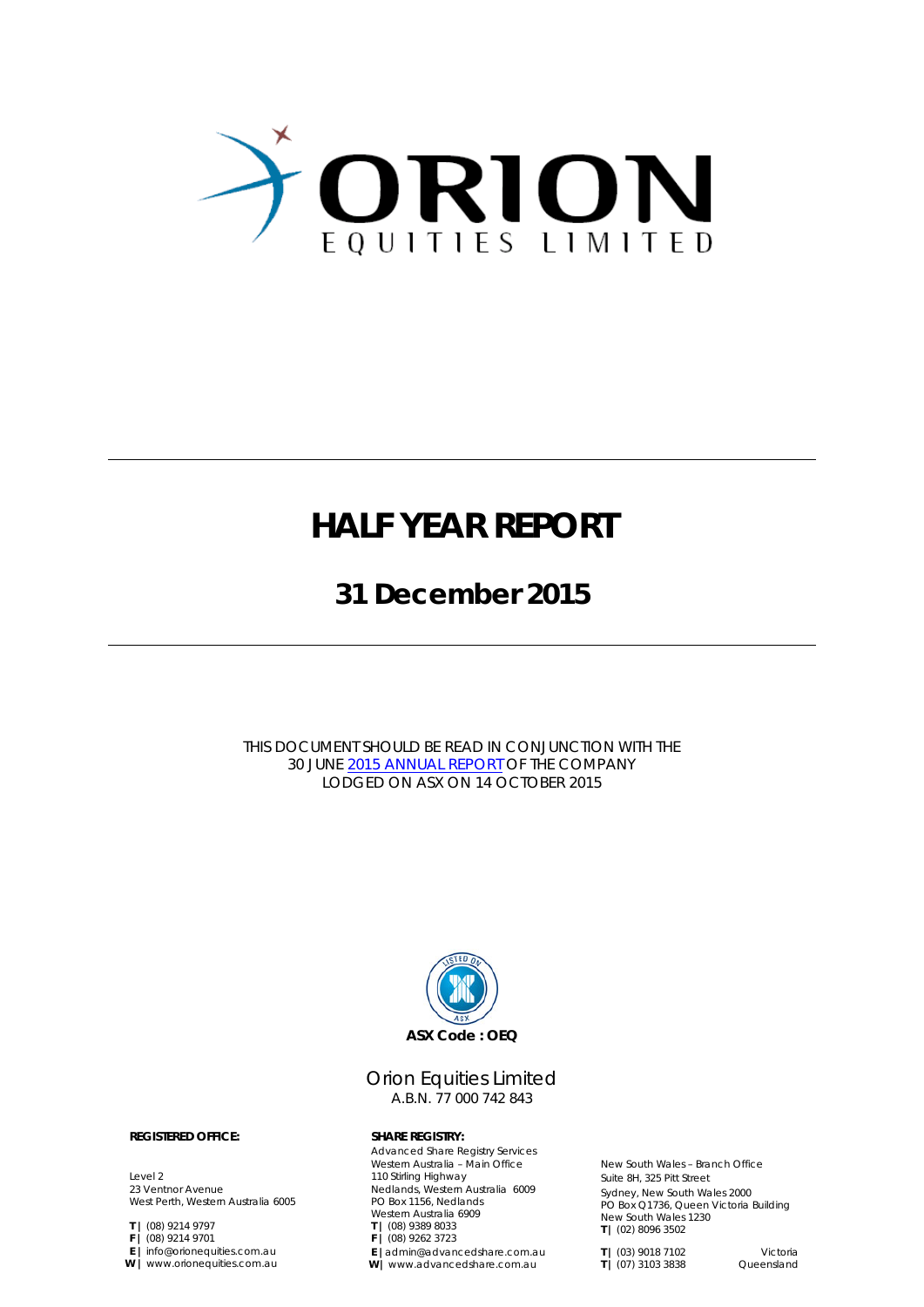| ASX Appendix 4D Half Year Report                                              | $\overline{2}$ | <b>BOARD</b><br>Farooq                        |
|-------------------------------------------------------------------------------|----------------|-----------------------------------------------|
| Directors' Report                                                             | 4              | Victor <b>H</b><br>Yaqool                     |
| Auditor's Independence Declaration                                            | 11             |                                               |
| Consolidated Statement of<br>Profit or Loss and other<br>Comprehensive Income | 12             | <b>COMP</b><br>Victor I                       |
| Consolidated Statement of<br>Financial Position                               | 13             | <b>PRINCII</b><br>Level 2<br>23 Ven           |
| Consolidated Statement of<br>Changes in Equity                                | 14             | West Pe<br>Telepho<br>Facsim                  |
| <b>Consolidated Statement of Cash Flows</b>                                   | 15             | Email:<br>Website                             |
| Notes to the Consolidated<br><b>Financial Statements</b>                      | 16             |                                               |
| Directors' Declaration                                                        | 25             | <b>AUDIT</b><br>Rothsa <sup>®</sup><br>Charte |
| Auditor's Independent Review Report                                           | 26             | Level 1<br>4 Ventr                            |
| Securities Information                                                        | 27             | Mest Pf                                       |

### Visit [www.orionequities.com.au](http://www.orionequities.com.au/) for: **SHARE REGISTRY**<br>• Market Announcements **SHARE REGISTRY**<br>Advanced Share

- 
- $\bullet$  Financial Reports
- 
- 
- 
- 

### **CONTENTS CORPORATE DIRECTORY**

### Farooq Khan Executive Chairman<br>Victor Ho Executive Director Victor Ho **Absolution Executive Director**<br>Yaqoob Khan **Absolution Non-Executive Director** Non-Executive Director  $COMPANY$  **SECRETARY** Victor Ho **PRINCIPAL & REGISTERED OFFICE**<br>Level 2 23 Ventnor Avenue West Perth, Western Australia 6005<br>Telephone: (08 Telephone: (08) 9214 9797<br>Facsimile: (08) 9214 9701 Facsimile: (08) 9214 9701<br>Email: info@orioneguities.com.au Email: **15** Email: [info@orionequities.com.au](mailto:info@orionequities.com.au)<br>Website: info@orionequities.com.au [www.orionequities.com.au](http://www.orionequities.com.au/) **AUDITORS Rothsay Auditing** Chartered Accountants Level 1, Lincoln House 4 Ventnor Avenue Securities Information **27** West Perth, Western Australia 6005 Telephone: (08) 9486 7094<br>Website: www.rothsayresources.com.au [www.rothsayresources.com.au](http://www.rothsayresources.com.au/) **STOCK EXCHANGE** [Australian](mailto:Australian) Securities Exchange Perth, Western Australia **ASX CODE** OEQ Advanced Share Registry Services<br>Main Office • Corporate Governance 1110 Stirling Highway<br>• NTA Backing History 110 Stirling Highway<br>Nedlands, Western • NTA Backing History **Nedlands, Western Australia 6009**<br>• Forms (C • Forms Telephone: (08) 9389 8033 • Email subscription **Facsimile:** Facsimile: (08) 9262 3723 Email: [admin@advancedshare.com.au](mailto:admin@advancedshare.com.au) Investor Web: [www.advancedshare.com.au](http://www.advancedshare.com.au/) Sydney Office Suite 8H, 325 Pitt Street Sydney, New South Wales 2000 Telephone: (02) 8096 3502

Victoria: Telephone: (03) 9018 7102 Queensland: Telephone: (07) 3103 3838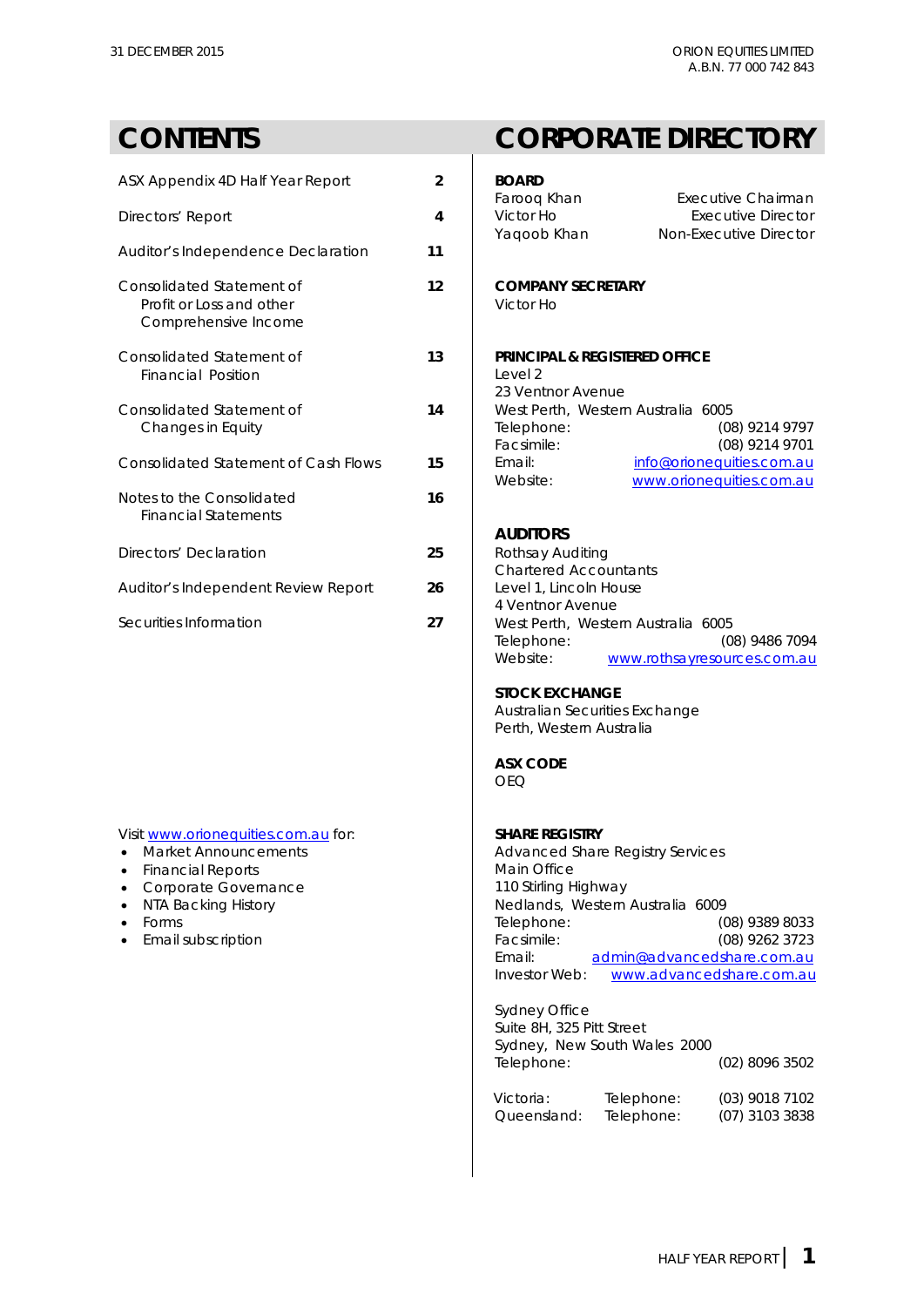## **APPENDIX 4D HALF YEAR REPORT**

This Half Year Report is provided to the Australian Securities Exchange (**ASX**) under ASX Listing Rule 4.2A.3.

| <b>Current Reporting Period:</b> | 1 July 2015 to 31 December 2015       |
|----------------------------------|---------------------------------------|
| Previous Corresponding Period:   | 1 July 2014 to 31 December 2014       |
| <b>Balance Date:</b>             | 31 December 2015                      |
| Company:                         | Orion Equities Limited (OEQ)          |
| Consolidated Entity:             | Orion and controlled entities (Orion) |

#### **OVERVIEW OF RESULTS FOR ANNOUNCEMENT TO THE MARKET**

|                                                      | Dec 2015  | Dec. 2014  |          | Up/         |
|------------------------------------------------------|-----------|------------|----------|-------------|
| <b>Consolidated Entity</b>                           | \$        | \$         | % Change | Down        |
| Total revenues                                       | 822.059   | 242.769    | 239%     | Up          |
| Total expenses                                       | (372,308) | (458.081)  | 19%      | Down        |
| Profit/(Loss) before tax                             | 449.751   | (215, 312) | 309%     | Up          |
| Income tax expense                                   |           |            | N/A      | N/A         |
| Profit/(Loss) attributable to members of the Company | 449,751   | (215, 312) | 309%     | Up          |
| Basic and diluted earnings/(loss) per share (cents)  | 2.87      | (1.35)     | 312%     | Earnings Up |
|                                                      | Dec 2015  | Jun 2015   |          | Up/         |
| <b>Consolidated Entity</b>                           | \$        | \$         | % Change | Down        |
| Pre-tax NTA backing per share                        | 0.543     | 0.510      | 6%       | Up          |
| Post-tax NTA backing per share                       | 0.543     | 0.510      | 6%       | Up          |

#### **BRIEF EXPLANATION OF RESULTS**

Revenues were up 239% from the previous financial half year.

Expenses were down 19% from the previous financial half year.

Orion has generated a net profit of \$449,751 for the financial half year, principally as a consequence of its share investment and trading activities.

Orion bought back 2[1](#page-2-0)1,300 shares on-market<sup>1</sup> at a total cost of \$46,686 and at an average buy-back cost (including brokerage) of \$0.221 per share during the financial half year.

Please refer to the Directors' Report and Financial Report for further information on a review of Orion's operations and the financial position and performance of Orion for the financial half year ended 31 December 2015.

#### **DIVIDENDS**

-

The Directors have not declared a dividend in respect of the financial half year ended 31 December 2015.

<span id="page-2-0"></span><sup>1</sup> Refer to ASX Appendix 3C - [Announcement of Buy-Back d](http://orionequities.com.au/sites/default/files/20150605%20OEQ%20ASX%20Appendix%203C%20-%20Announcement%20of%20Buy-Back.pdf)ated 5 June 2015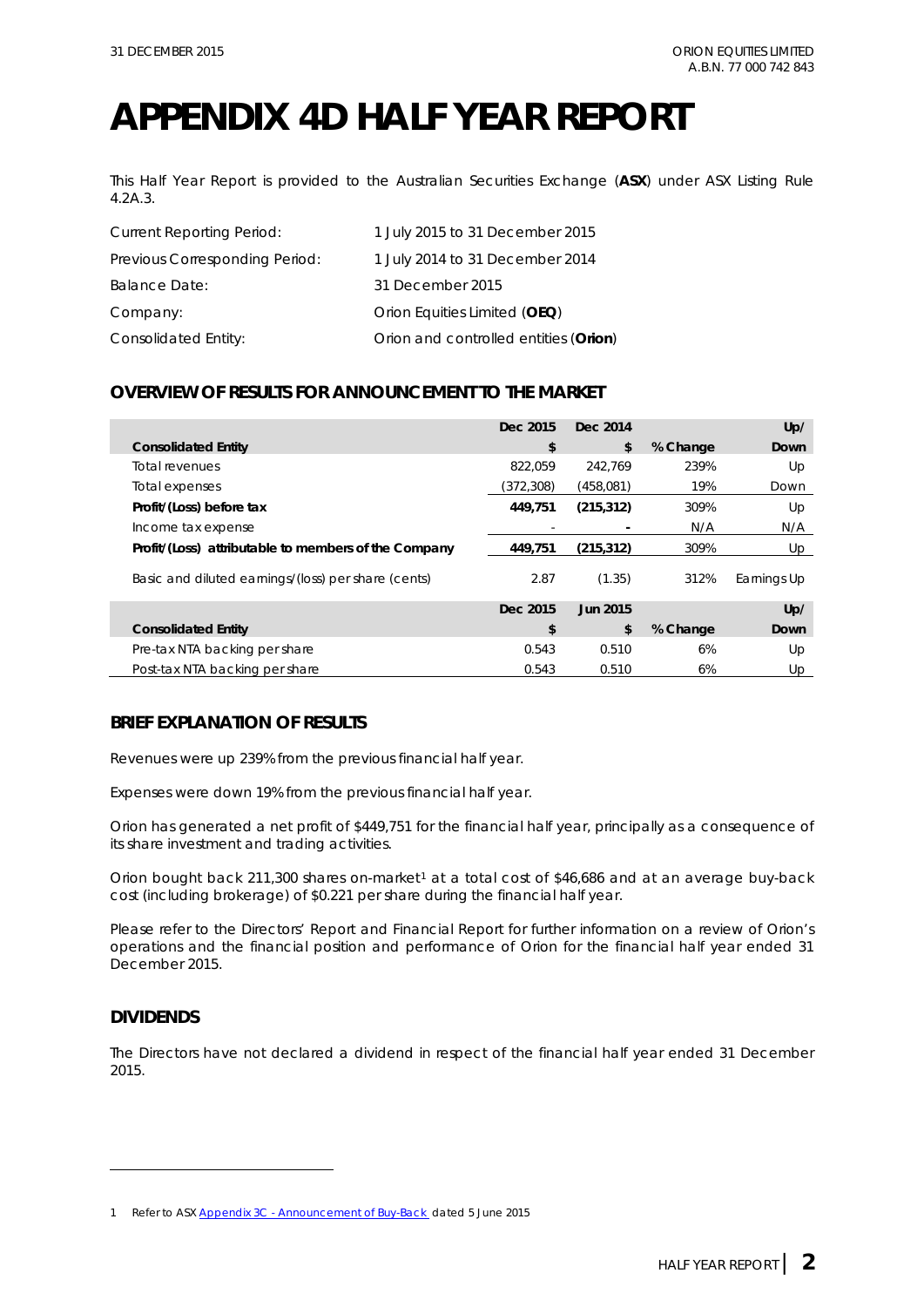# **APPENDIX 4D HALF YEAR REPORT**

### **ASSOCIATE ENTITY**

The Company has accounted for the following share investment at the Balance Date as an investment in an Associate entity (on an equity accounting basis):

(1) 27.32% interest (20,513,783 shares) in [Bentley Capital Limited](http://www.bel.com.au/) (ASX:BEL) (30 June 2015: 27.42%; 20,513,783 shares).

### **CONTROLLED ENTITIES**

The Company did not gain or lose control over entities during the Current Reporting Period.

For and on behalf of the Directors,

Date: 25 February 2016

Victor Ho Executive Director and Company Secretary

> Telephone: (08) 9214 9797<br>Email: cosec@orione [cosec@orionequities.com.au](mailto:vho@orionequities.com.au)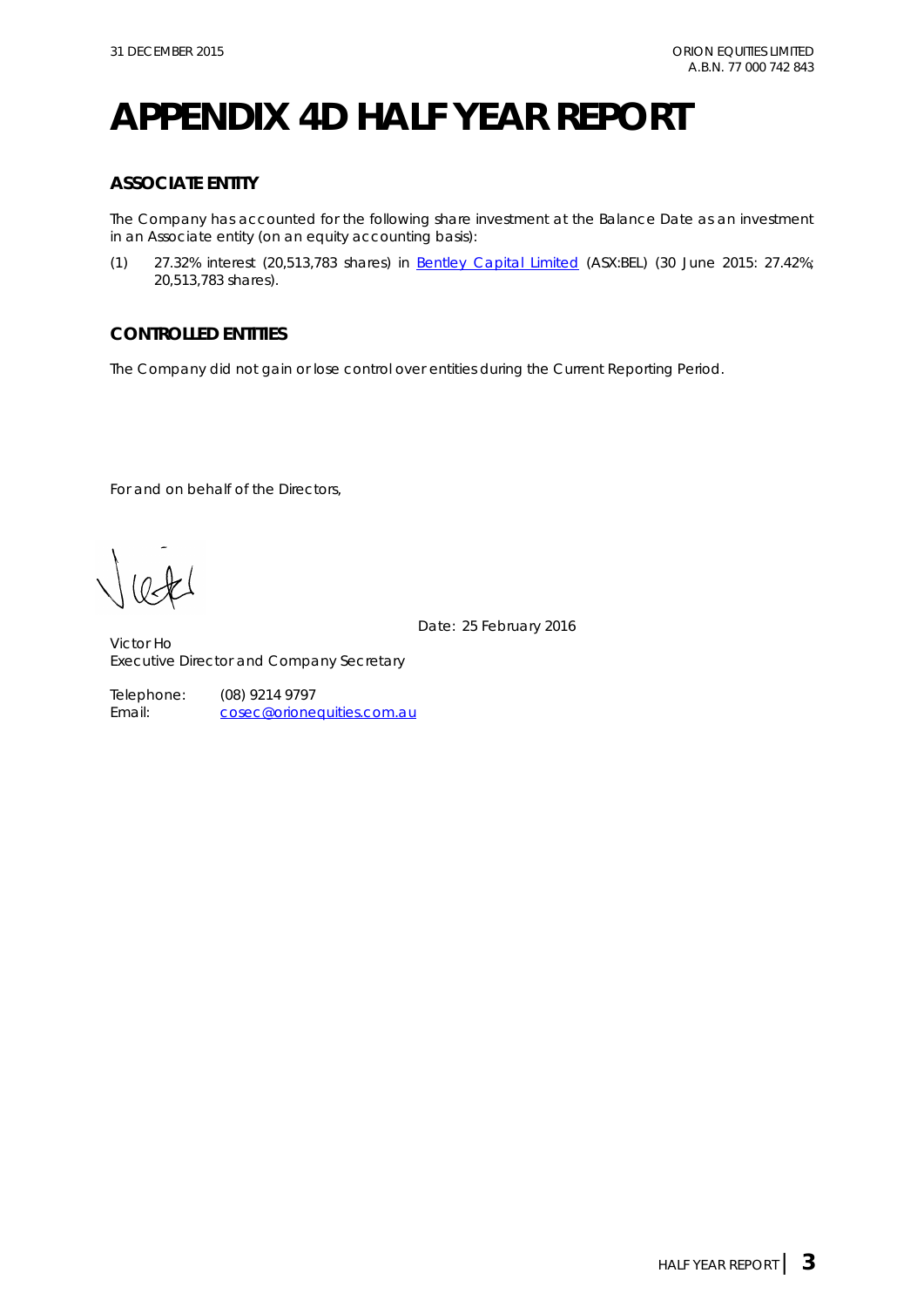The Directors present their report on Orion Equities Limited (**Company** or **OEQ**) and its controlled entities (the **Consolidated Entity** or **Orion**) for the financial half year ended 31 December 2015 (**Balance Date**).

Orion Equities is a public company limited by shares that was incorporated in New South Wales and has been listed on the Australian Securities Exchange (**ASX**) since November 1970 (ASX Code: OEQ).

### **NET TANGIBLE ASSET BACKING**

|                                              | Dec 2015   | <b>Jun 2015</b> |
|----------------------------------------------|------------|-----------------|
| <b>Consolidated Entity</b>                   | S          |                 |
| Net tangible assets (before tax)             | 8.496.167  | 8,093,102       |
| Pre-Tax NTA Backing per share                | 0.543      | 0.510           |
| Less deferred tax assets and tax liabilities |            |                 |
| Net tangible assets (after tax)              | 8.496.167  | 8,093,102       |
| Pre-Tax NTA Backing per share                | 0.543      | 0.510           |
| Based on total issued share capital          | 15,649,228 | 15,860,528      |

Orion bought back [2](#page-4-0)11,300 shares on-market<sup>2</sup> at a total cost of \$46,686 and at an average buy-back cost (including brokerage) of \$0.221 per share during the financial half year.

#### **FINANCIAL POSITION**

-

|                                                        | Dec 2015       | Jun 2015     |
|--------------------------------------------------------|----------------|--------------|
| <b>Consolidated Entity</b>                             | \$             | \$           |
| Cash                                                   | 242,131        | 140,807      |
| Financial assets at fair value through profit and loss | 874,429        | 1,162,119    |
| Investments in listed Associate entity                 | 4,097,004      | 3,510,526    |
| Property held for development or resale                | 1,350,000      | 1,350,000    |
| Property, plant and equipment                          | 1,969,070      | 1,990,616    |
| Receivables                                            | 20,638         | 24,567       |
| Other assets                                           | 76,444         | 70,328       |
| Deferred tax asset                                     | 194,790        | 179,424      |
| <b>Total Assets</b>                                    | 8,824,506      | 8,428,387    |
| Other payables and liabilities                         | (133, 550)     | (155, 862)   |
| Deferred tax liability                                 | (194,790)      | (179, 424)   |
| <b>Net Assets</b>                                      | 8,496,166      | 8,093,101    |
|                                                        |                |              |
| Issued capital                                         | 18,808,028     | 18,854,714   |
| Reserves                                               | 436,643        | 436,643      |
| <b>Accumulated losses</b>                              | (10, 748, 505) | (11,198,256) |
| <b>Total Equity</b>                                    | 8,496,166      | 8,093,101    |

<span id="page-4-0"></span><sup>2</sup> Refer to ASX Appendix 3C - [Announcement of Buy-Back d](http://orionequities.com.au/sites/default/files/20150605%20OEQ%20ASX%20Appendix%203C%20-%20Announcement%20of%20Buy-Back.pdf)ated 5 June 2015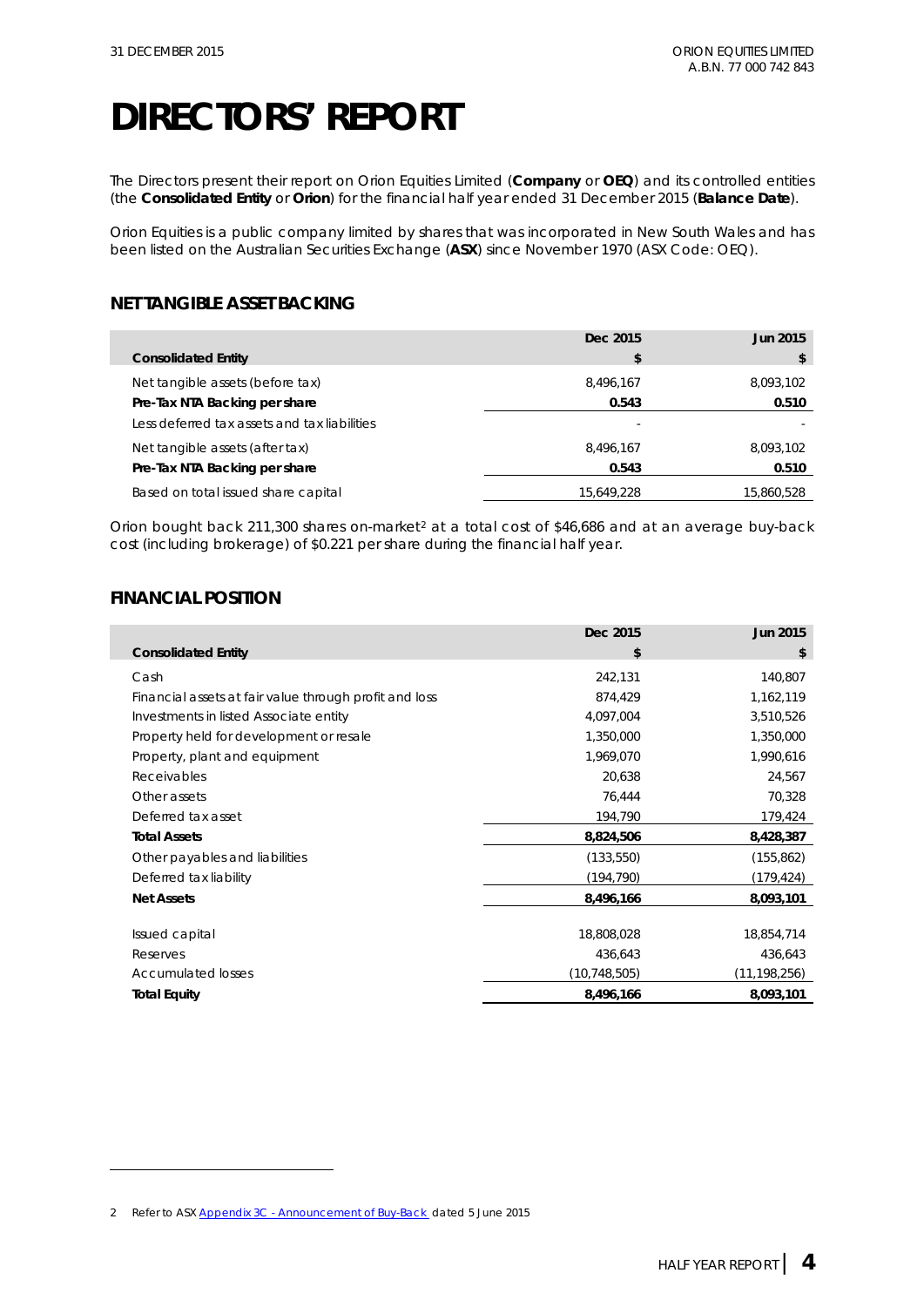### **OPERATING RESULTS**

|                                                      | Dec 2015   | Dec 2014   |
|------------------------------------------------------|------------|------------|
| <b>Consolidated Entity</b>                           |            |            |
| Total revenues                                       | 822.059    | 242.769    |
| Total expenses                                       | (372, 308) | (458,081)  |
| Profit/(Loss) before tax                             | 449.751    | (215, 312) |
| Income tax expense                                   | -          |            |
| Profit/(Loss) attributable to members of the Company | 449.751    | (215, 312) |

Orion's net profit of \$449,751 for the financial half year was principally as a consequence of its share investment and trading activities.

#### **EARNINGS PER SHARE**

| <b>Consolidated Entity</b>                                                                                                                               | Dec 2015   | Dec 2014   |
|----------------------------------------------------------------------------------------------------------------------------------------------------------|------------|------------|
| Basic and diluted earnings/(loss) per share (cents)                                                                                                      | 2.87       | (1.35)     |
| Weighted average number of ordinary shares<br>outstanding during the half year used in the calculation<br>of basic and diluted earnings/(loss) per share | 15,694,799 | 15,901,995 |

#### **DIVIDENDS**

-

The Directors have not declared a dividend in respect of the financial half year ended 31 December 2015.

#### **CAPITAL MANAGEMENT**

#### **(a) Securities in The Company**

At the Balance Date and the date of this report, the Company had 15,649,228 fully paid ordinary shares on issue (30 June 2015: 15,860,528).

All such shares are listed on ASX. The Company does not have other securities on issue at the date of this report.

#### **(b) On-Market Share Buy-Backs**

During the financial half year, the Company bought back 211,300 shares on-market at a total cost of \$46,686 and at an average buy-back cost (including brokerage) of \$0.221 per share, pursuant to an on-market share buy-back announced on 5 June 2015.[3](#page-5-0)

<span id="page-5-0"></span><sup>3</sup> Refer to ASX Appendix 3C - [Announcement of Buy-Back](http://orionequities.com.au/sites/default/files/20150605%20OEQ%20ASX%20Appendix%203C%20-%20Announcement%20of%20Buy-Back.pdf) dated 5 June 2015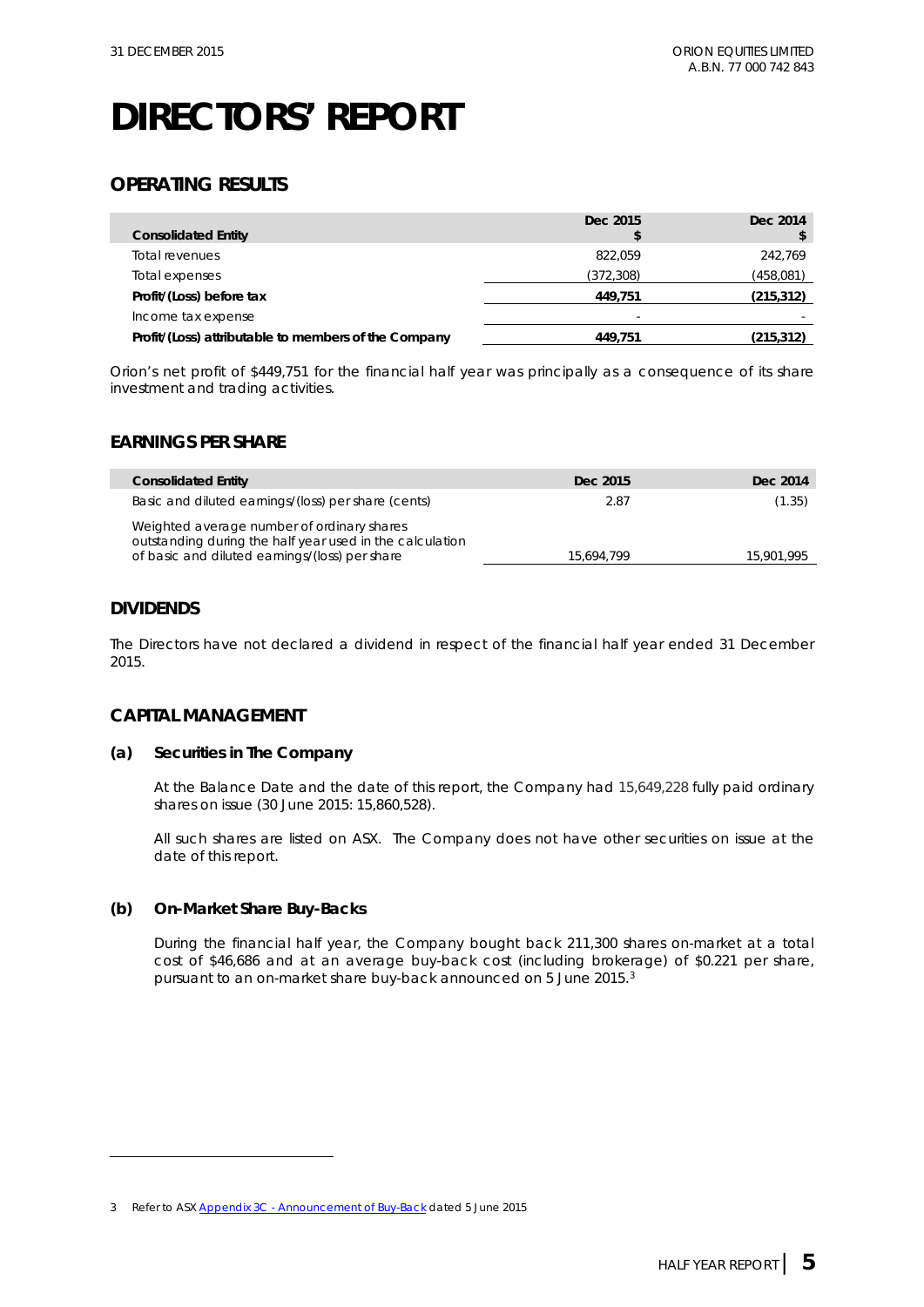#### **(c) 'Small Holding' Share Sale Facility**

On 27 August 2014, the Company initiated a 'Small Holding Share Sale Facility'[4](#page-6-0) in respect of small parcel shareholdings (also sometimes referred to as 'unmarketable parcels') valued at \$500 or less.

On 23 September 2015, the aggregated small parcel shareholdings totalling 197,530 shares were sold by the Company on behalf of the 269 affected shareholders on-market at a price of \$0.22 per share under this facility. The proceeds of sale were distributed to these shareholders on 9 October 2015.

The Company refers to its ASX market announcement entitled ["Small Holding Share Sale Facility"](http://orionequities.com.au/sites/default/files/20140827%20OEQ%20ASX%20Small%20Holding%20%28Unmarketable%20Parcel%29%20Sale%20Facility.pdf) dated 27 August 2014 for further details in relation to this capital management initiative.

#### **REVIEW OF OPERATIONS**

#### **(a) Portfolio Details as at 31 December 2015**

#### **Asset Weighting**

-

|                                                                        | % of Net Assets |          |          |
|------------------------------------------------------------------------|-----------------|----------|----------|
| <b>Consolidated Entity</b>                                             | Dec 2015        | Jun 2015 | Dec 2014 |
| Australian equities                                                    | 58%             | 58%      | 59%      |
| Agribusiness <sup>5</sup>                                              | 24%             | 25%      | 20%      |
| Property held for development and resale                               | 16%             | 17%      | 18%      |
| Net tax liabilities (current year and deferred tax assets/liabilities) |                 |          |          |
| Net cash/other assets and provisions                                   | 2%              | $< 1\%$  | 3%       |
| <b>TOTAL</b>                                                           | 100%            | 100%     | 100%     |

#### **Major Holdings in Securities Portfolio**

| Security                                            | Fair<br>Value<br>\$'million | $%$ of<br><b>Net</b><br><b>Assets</b> | <b>ASX</b><br>Code | <b>Industry Sector</b><br><b>Exposures</b> |
|-----------------------------------------------------|-----------------------------|---------------------------------------|--------------------|--------------------------------------------|
| <b>Bentley Capital Limited</b>                      | 2.87                        | 33.80%                                | BEL                | Diversified Financials                     |
| Strike Resources Limited                            | 0.52                        | 6.12%                                 | <b>SRK</b>         | <b>Materials</b>                           |
| CBG Australian Equities Fund (Wholesale) (CBG Fund) | 0.29                        | 3.37%                                 | N/A                | Diversified                                |
| Other ASX listed securities                         | 0.07                        | 0.80%                                 | Various            | Various                                    |
| <b>TOTAL</b>                                        | 3.75                        | 44.09%                                |                    |                                            |

<span id="page-6-0"></span><sup>4</sup> Refer Orion's ASX announcement: **Small Holding Share Sale Facility dated 27 August 2014** 

<span id="page-6-1"></span><sup>5</sup> Agribusiness net assets include olive grove land, olive trees, buildings and plant and equipment.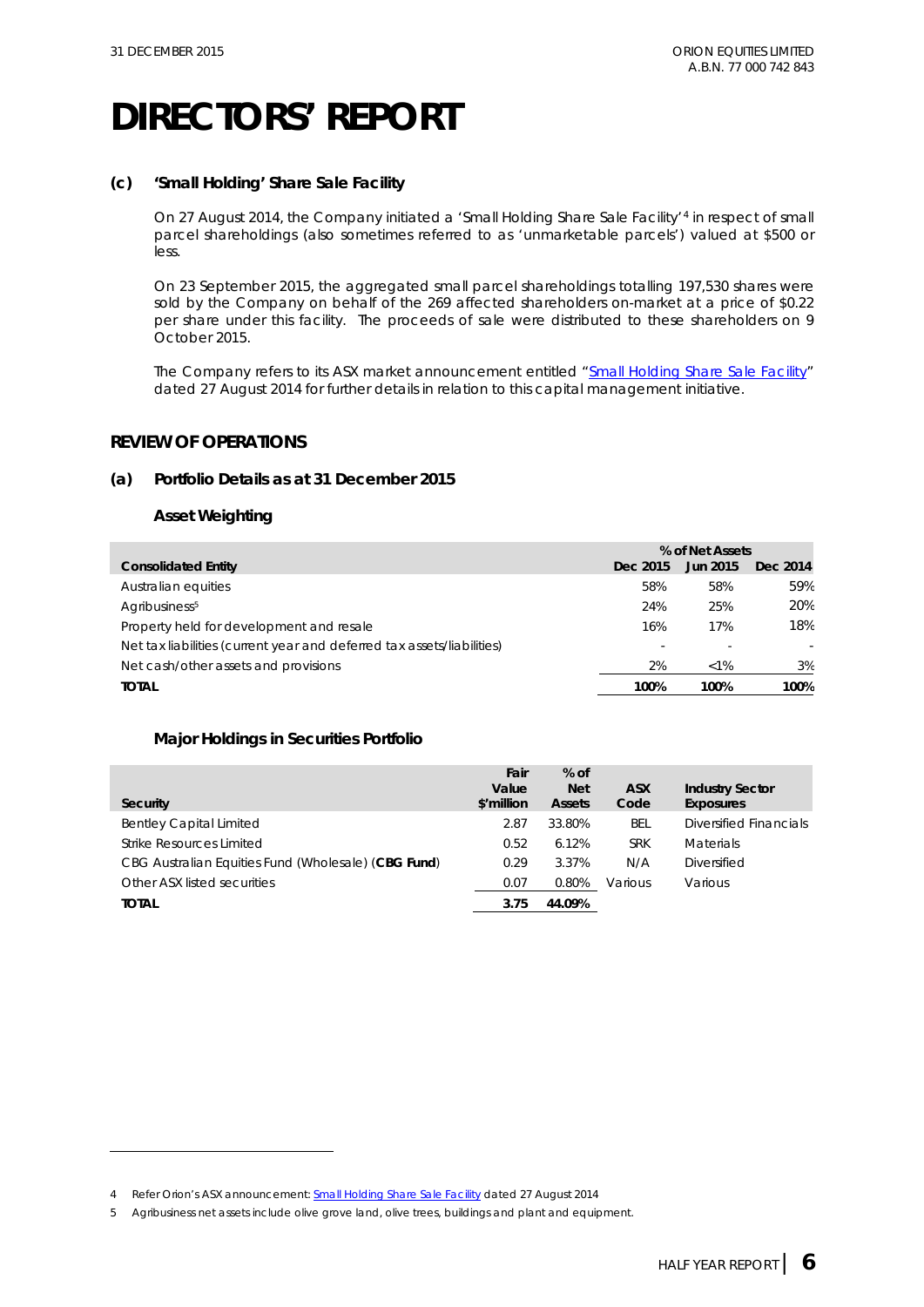-

### **DIRECTORS' REPORT**

#### **(b) [Bentley Capital Limited](http://www.bel.com.au/) (ASX:BEL)**

Bentley Capital Limited (**Bentley**) is a listed investment company with a current exposure to Australian equities.

Orion holds 27.32% (20,513,783 shares) of Bentley's issued ordinary share capital with Queste Communications Ltd (the controlling company of Orion) holding 2.32% (1,740,625 shares) of Bentley's issued ordinary share capital (30 June 2015: Orion held 20,513,783 shares (27.42%) and Queste held 1,740,625 shares (2.33%)).

Bentley's asset weighting as at 31 December 2015 was 61.8% Australian equities (30 June 2015: 95.2%), 3.7% intangible assets (30 June 2015: 3.9%) and 34.5% net cash/other assets (30 June 2015: 0.9%).

Bentley had net assets of \$18.60 million as at 31 December 2015 (30 June 2015: \$16.43 million) and generating an after tax net profit of \$2.51 million for the financial half year (31 December 2014: \$0.79 million net loss).

Bentley paid a 0.50 cent fully franked dividend distributed in September 2015 at a total cost of \$0.374 million (31 December 2014: 0.95 cent fully franked dividend totalling \$0.70 million).

Orion' received \$0.103 million from this dividend during the financial half year (6 months to 30 June 2015: \$0.113 million dividend).

Subsequent to 31 December 2015, Bentley announced its intention to pay a further fully-franked dividend of 0.5 cent per share. Orion's entitlement to such dividend would be \$0.103 million.

| Rate per share | <b>Nature</b>      | <b>Orion's Entitlement</b> | <b>Payment Date</b> |
|----------------|--------------------|----------------------------|---------------------|
| $0.50$ cent    | Dividend           | \$102,569                  | 25 September 2015   |
| $0.55$ cent    | Dividend           | \$112,826                  | 20 March 2015       |
| $0.95$ cent    | Dividend           | \$194,881                  | 26 September 2014   |
| One cent       | Dividend           | \$205,138                  | 21 March 2014       |
| One cent       | Return of capital  | \$205,138                  | 12 December 2013    |
| One cent       | Return of capital  | \$205,138                  | 18 April 2013       |
| One cent       | Return of capital  | \$205,138                  | 30 November 2012    |
| One cent       | Return of capital  | \$205,138                  | 19 April 2012       |
| 5.0 cents      | Return of capital  | \$1,025,689                | 14 October 2011     |
| 2.4 cents      | Dividend (Special) | \$492,331                  | 26 September 2011   |
| One cent       | Dividend           | \$205,138                  | 26 September 2011   |
| One cent       | Dividend           | \$205,138                  | 17 March 2011       |
| One cent       | Dividend           | \$205.138                  | 30 September 2010   |
| One cent       | Dividend           | \$205,138                  | 15 March 2010       |

Bentley has a long distribution track record, as illustrated below $^6$  $^6$ :

Shareholders are advised to refer to the 31 December 2015 Half Year Report[, 30 June 2015](http://www.bel.com.au/sites/default/files/20151027%20BEL%20ASX%202015%20Annual%20Report.pdf) Annual [Report](http://www.bel.com.au/sites/default/files/20151027%20BEL%20ASX%202015%20Annual%20Report.pdf) and monthly NTA disclosures lodged by Bentley for further information about the status and affairs of the company.

Information concerning Bentley may be viewed from its website[: www.bel.com.au](http://www.bel.com.au/) 

Bentley's market announcements may also be viewed from the ASX website [\(www.asx.com.au\)](http://www.asx.com.au/) under ASX code "BEL".

<span id="page-7-0"></span><sup>6</sup> Bentley has advised that it has paid a distribution to shareholders every year (save on 4 occasions) since its admission to ASX in 1986. Please also refer to Bentley's website for its full distribution history.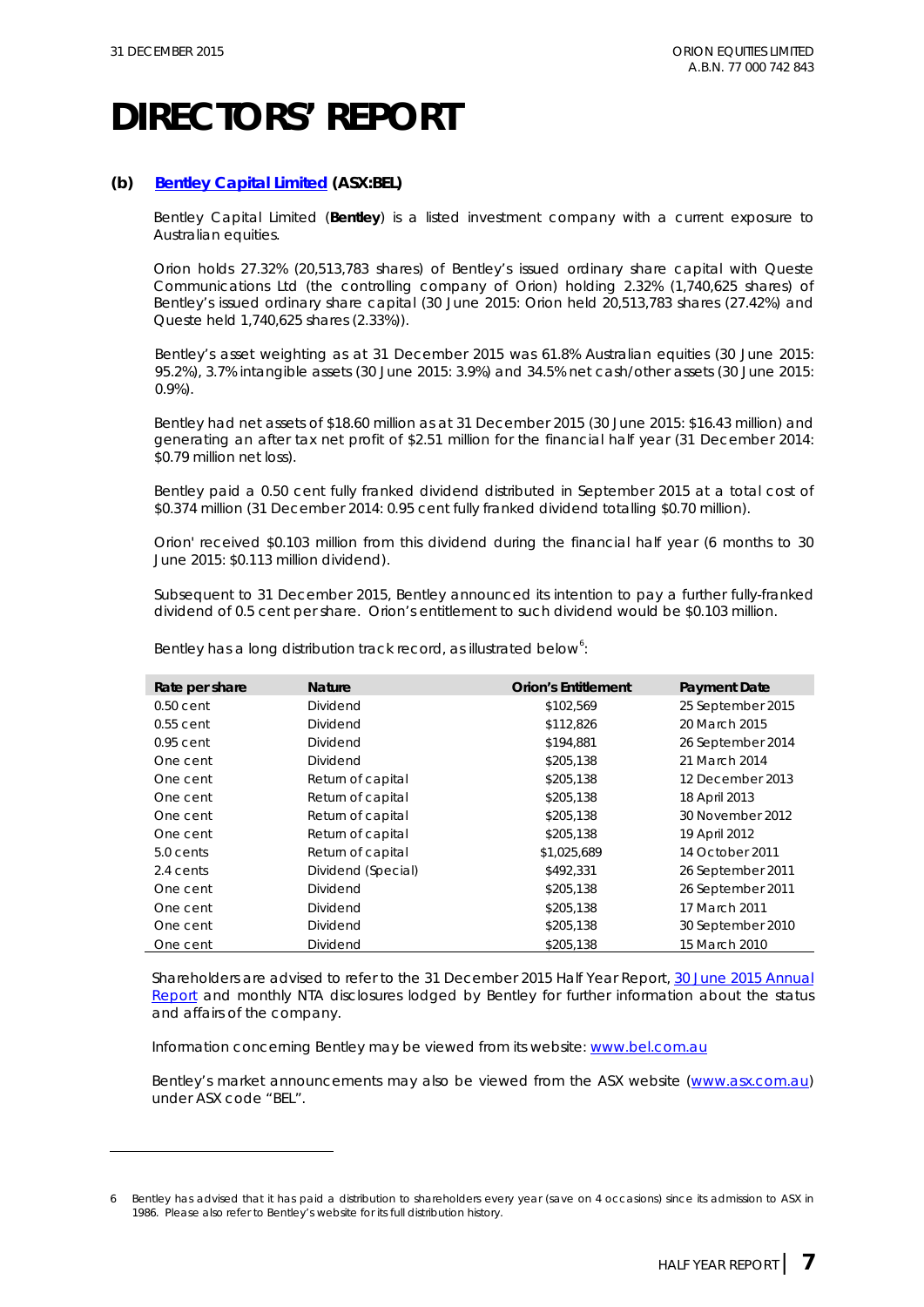#### **(c) [Strike Resources Limited](http://strikeresources.com.au/) (ASX:SRK)**

Strike Resources Limited (**Strike**) is a resources company with iron ore exploration and development projects in Peru. Strike has announced that it has examined a range of new strategies for the company in light of the poor outlook for the iron ore sector and the resources sector in general and in particular, that it has been investigating a number of technology related ventures which could form the foundation for a new strategy for the company (which will be subject to Strike shareholder approval and compliance with the ASX Listing Rules and Corporations Act).[7](#page-8-0)

On 2 September 2015, Bentley successfully closed its off-market 5.5 cent per share cash takeover bid<sup>[8](#page-8-1)</sup> for Strike with acceptances received totalling 52,553,493 Strike shares (36.16%), making Bentley the largest shareholder.

Orion accepted into the Strike bid in respect of 6,690,802 Strike shares and received the bid consideration of \$367,994 on 14 September 2015.

Orion retains 10,000,000 Strike shares (6.88%[9\)](#page-8-2) (30 June 2015: 16,690,802 shares (11.48%)).

Information concerning Strike may be viewed from its website: [www.strikeresources.com.au](http://www.strikeresources.com.au/) 

Strike's market announcements may also be viewed from the ASX website [\(www.asx.com.au\)](http://www.asx.com.au/) under ASX code "SRK".

#### **(d) Other Assets**

-

Orion also owns:

- a 143 hectare commercial olive grove operation (with approximately 64,500, 16 year old olive tree plantings) located in Gingin, Western Australian; and
- a property held for redevelopment or sale but currently rented out located in Mandurah, Western Australia.

<span id="page-8-0"></span><sup>7</sup> Refer SRK'[s 31 December 2015 Half Year Report](http://strikeresources.com.au/wp-content/uploads/2016/02/20160219-SRK-ASX-Half-Year-Report-31-Dec-15.pdf) released on ASX on 22 February 2016

<span id="page-8-1"></span><sup>8</sup> Refer Bentley's ASX Announcement[: Despatch of Bidders Statement to Holders of Strike Resources Limited](http://www.bel.com.au/sites/default/files/20150731%20BEL%20ASX%20Despatch%20of%20Bidders%20Statement%20to%20Holders%20of%20SRK.pdf) dated 31 July 2015

<span id="page-8-2"></span><sup>9</sup> Refer Orion's ["Change in Substantial Holding"](http://www.asx.com.au/asxpdf/20150904/pdf/43133s77t1vl9p.pdf) Notice dated 4 September 2016.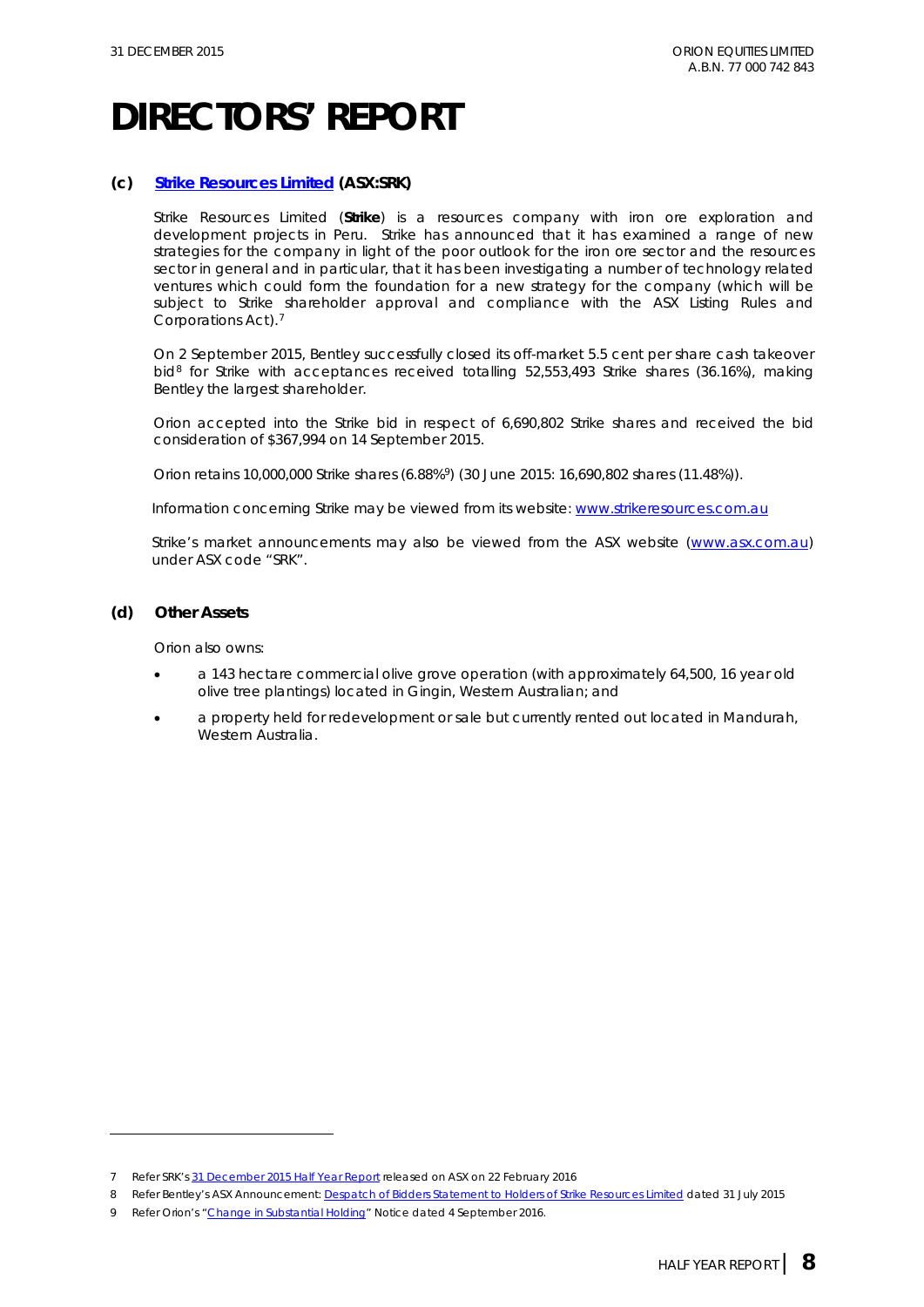#### **BOARD OF DIRECTORS**

Information concerning Directors in office during or since the half year is as follows:

| Faroog Khan                                                      | <b>Executive Chairman</b>                                                                                                                                                                                                                                                                                                                                                                                                                                                                                                             |
|------------------------------------------------------------------|---------------------------------------------------------------------------------------------------------------------------------------------------------------------------------------------------------------------------------------------------------------------------------------------------------------------------------------------------------------------------------------------------------------------------------------------------------------------------------------------------------------------------------------|
| Appointed                                                        | 23 October 2006                                                                                                                                                                                                                                                                                                                                                                                                                                                                                                                       |
| Qualifications                                                   | BJuris, LLB (Western Australia)                                                                                                                                                                                                                                                                                                                                                                                                                                                                                                       |
| Experience                                                       | Mr Khan is a qualified lawyer having previously practised principally in the field of<br>corporate law. Mr Khan has extensive experience in the securities industry,<br>capital markets and the executive management of ASX-listed companies. In<br>particular, Mr Khan has quided the establishment and growth of a number of<br>public listed companies in the investment, mining and financial services sectors.<br>He has considerable experience in the fields of capital raisings, mergers and<br>acquisitions and investments. |
| Relevant interest in shares                                      | 2,000 shares - directly <sup>10</sup>                                                                                                                                                                                                                                                                                                                                                                                                                                                                                                 |
| <b>Special Responsibilities</b>                                  | Chairman of the Board and the Investment Committee                                                                                                                                                                                                                                                                                                                                                                                                                                                                                    |
| Other current directorships<br>in listed entities                | (1)<br>Executive Chairman and Managing Director of Queste Communications<br>Ltd (ASX:QUE) (since 10 March 1998)                                                                                                                                                                                                                                                                                                                                                                                                                       |
|                                                                  | (2)<br>Executive Chairman of Bentley Capital Limited (ASX:BEL) (Director since 2<br>December 2003)                                                                                                                                                                                                                                                                                                                                                                                                                                    |
|                                                                  | (3)<br>Chairman (appointed 18 December 2015) of Strike Resources Limited<br>(ASX:SRK) (Director since 1 October 2015)                                                                                                                                                                                                                                                                                                                                                                                                                 |
| Former directorships in other<br>listed entities in past 3 years | <b>None</b>                                                                                                                                                                                                                                                                                                                                                                                                                                                                                                                           |

| Victor P. H. Ho                                              | <b>Executive Director and Company Secretary</b>                                                                                                                                                                                                                                                                                                                                                                                                                                                                                                                                                                                                                                                                                                                             |
|--------------------------------------------------------------|-----------------------------------------------------------------------------------------------------------------------------------------------------------------------------------------------------------------------------------------------------------------------------------------------------------------------------------------------------------------------------------------------------------------------------------------------------------------------------------------------------------------------------------------------------------------------------------------------------------------------------------------------------------------------------------------------------------------------------------------------------------------------------|
| Appointed                                                    | Executive Director since 4 July 2003; Company Secretary since 2 August 2000                                                                                                                                                                                                                                                                                                                                                                                                                                                                                                                                                                                                                                                                                                 |
| Qualifications                                               | BCom, LLB (Western Australia), CTA                                                                                                                                                                                                                                                                                                                                                                                                                                                                                                                                                                                                                                                                                                                                          |
| Experience                                                   | Mr Ho has been in Executive roles with a number of ASX listed companies across<br>the investments, resources and technology sectors over the past 15+ years. Mr<br>Ho is a Chartered Tax Adviser (CTA) and previously had 9 years' experience in<br>the taxation profession with the Australian Tax Office (ATO) and in a specialist tax<br>law firm. Mr Ho has been actively involved in the structuring and execution of a<br>number of corporate, M&A and International joint venture (in South America,<br>Indonesia and the Middle East) transactions, capital raisings and capital<br>management initiatives and has extensive experience in public company<br>administration, corporations' law and stock exchange compliance and<br>investor/shareholder relations. |
| Relevant interest in shares                                  | <b>None</b>                                                                                                                                                                                                                                                                                                                                                                                                                                                                                                                                                                                                                                                                                                                                                                 |
| <b>Special Responsibilities</b>                              | Member of Investment Committee                                                                                                                                                                                                                                                                                                                                                                                                                                                                                                                                                                                                                                                                                                                                              |
| Other positions held in listed<br>entities                   | (1)<br>Executive Director and Company Secretary of Queste Communications<br>Ltd (ASX:QUE) (Director since 3 April 2013; Company Secretary since 30<br><b>August 2000)</b>                                                                                                                                                                                                                                                                                                                                                                                                                                                                                                                                                                                                   |
|                                                              | (2)<br>Company Secretary of Bentley Capital Limited (ASX:BEL) (since 5<br>February 2004)                                                                                                                                                                                                                                                                                                                                                                                                                                                                                                                                                                                                                                                                                    |
|                                                              | (3)<br>Strike Resources Limited (ASX:SRK) (Director since 24 January 2014 and<br>Company Secretary since 1 October 2015)                                                                                                                                                                                                                                                                                                                                                                                                                                                                                                                                                                                                                                                    |
| Former positions in other<br>listed entities in past 3 years | Company Secretary of Alara Resources Limited (ASX:AUQ) (4 April 2007 to 31<br><b>August 2015)</b>                                                                                                                                                                                                                                                                                                                                                                                                                                                                                                                                                                                                                                                                           |

<span id="page-9-0"></span><sup>10</sup> Refer to AS[X Change in Directors Interest Notice](http://orionequities.com.au/sites/default/files/20141120%20OEQ%20Appendix%203Y%20-%20Change%20of%20Directors%20Interest%20Notice%20-%20F%20Khan.pdf) dated 20 November 2014

-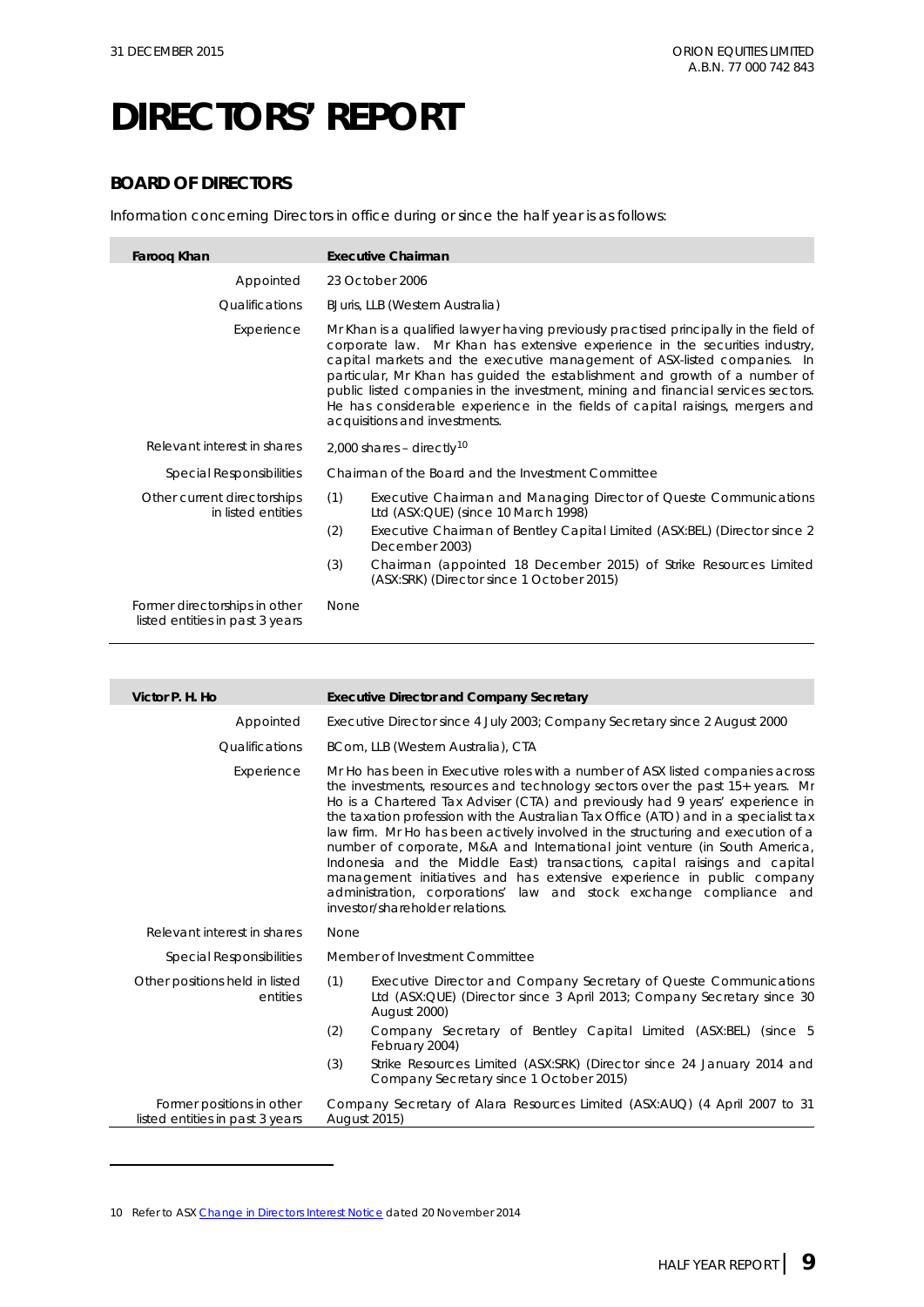| Yaqoob Khan                                                      | <b>Non-Executive Director</b>                                                                                                                                                                                                                                                                                                                                                                                                                 |
|------------------------------------------------------------------|-----------------------------------------------------------------------------------------------------------------------------------------------------------------------------------------------------------------------------------------------------------------------------------------------------------------------------------------------------------------------------------------------------------------------------------------------|
| Appointed                                                        | 5 November 1999                                                                                                                                                                                                                                                                                                                                                                                                                               |
| <i><u><b>Oualifications</b></u></i>                              | BCom (Western Australia), Master of Science in Industrial Administration<br>(Carnegie Mellon)                                                                                                                                                                                                                                                                                                                                                 |
| Experience                                                       | Mr Khan holds a Masters degree in Business and has worked as a senior<br>executive responsible for product marketing, costing systems and production<br>management. Mr Khan has been involved in the structuring and ASX listing of<br>a number of public companies and in subsequent executive management. Mr<br>Khan brings considerable international experience in corporate finance and<br>the strategic analysis of listed investments. |
| Relevant interest in shares                                      | <b>None</b>                                                                                                                                                                                                                                                                                                                                                                                                                                   |
| Special Responsibilities                                         | None                                                                                                                                                                                                                                                                                                                                                                                                                                          |
| Other current directorships<br>in listed entities                | Non-Executive Director of Queste Communications Ltd (ASX:QUE) (Director<br>since 10 March 1998)                                                                                                                                                                                                                                                                                                                                               |
| Former directorships in other<br>listed entities in past 3 years | None                                                                                                                                                                                                                                                                                                                                                                                                                                          |

#### **CHANGE OF AUDITORS**

Orion has changed its Auditors from [BDO](http://www.bdo.com.au/perth) to Rothsay Auditing (a firm of Chartered Accountants with offices in [Perth](http://rothsayresources.com.au/) and [Sydney\)](http://www.rothsay.com.au/about-us/), with effect on 12 February 2016.<sup>11</sup> The transition of Auditors occurred as part of a review of the Company's corporate administration costs - Rothsay was selected after considering proposals received from BDO and a number of other audit firms. Rothsay will hold office as Auditor until the next annual general meeting of the Company, at which time shareholder approval will be sought for their re-appointment and continuation as Auditor.

#### **AUDITOR'S INDEPENDENCE DECLARATION**

A copy of the Auditor's Independence Declaration as required under section 307C of the *Corporations Act 2001* forms part of this Directors Report and is set out on page 11. This relates to the Auditor's Independent Review Report, where the Auditors state that they have issued an independence declaration.

Signed for and on behalf of the Directors in accordance with a resolution of the Board,

Farooq Khan Victor Ho

-

25 February 2016

Chairman **Executive Director** Enoodin

<span id="page-10-0"></span><sup>11</sup> Refer Orion's ASX announcement[: Change of Auditors](http://orionequities.com.au/sites/default/files/20160212%20OEQ%20ASX%20Change%20of%20Auditors.pdf) dated 12 February 2016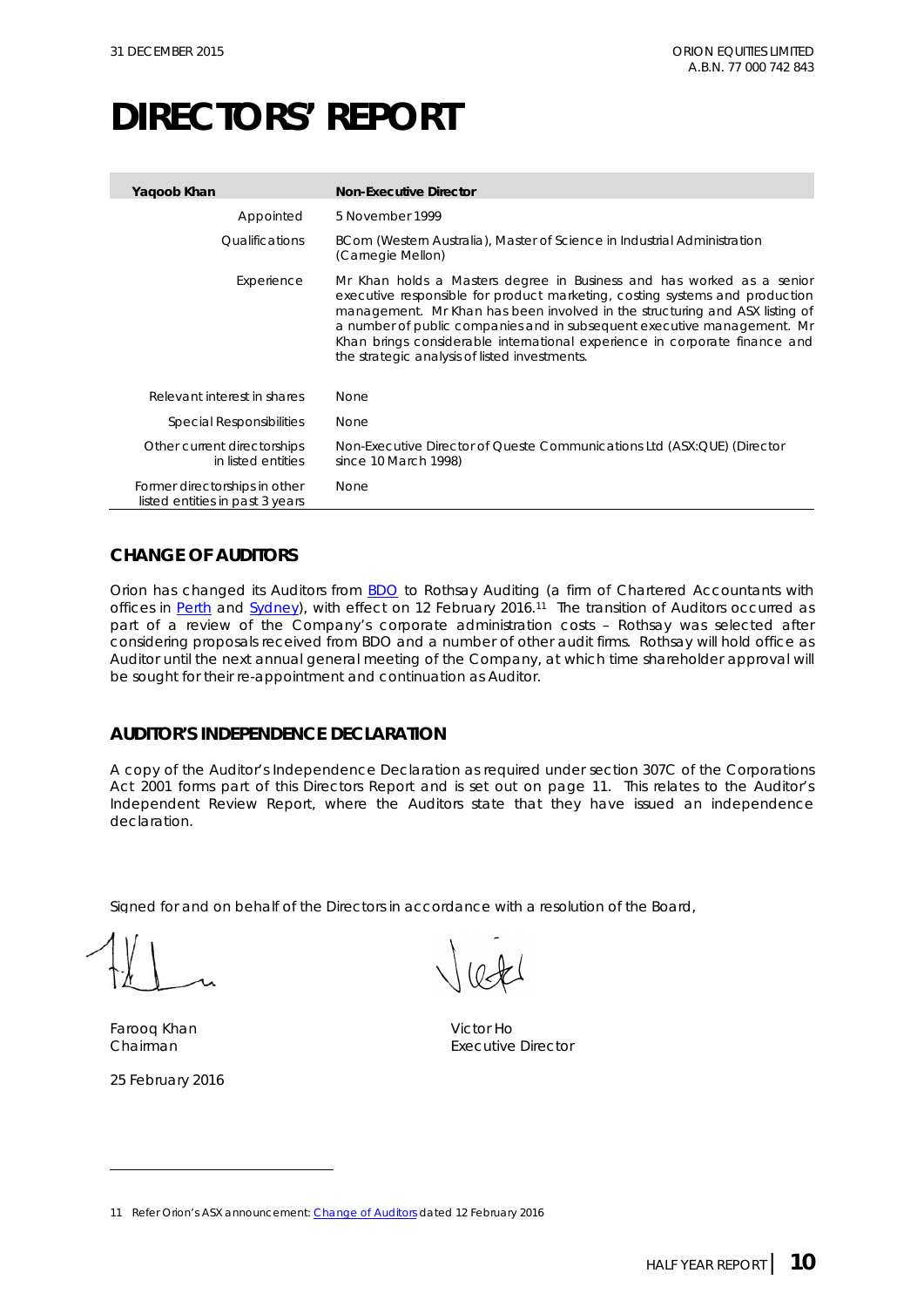

Level 1, Lincoln House, 4 Ventnor Avenue, West Perth WA 6005 P.O. Box 8716, Perth Business Centre WA 6849 Phone (08) 9486 7094 www.rothsayresources.com.au

**The Directors Orion Equities Limited** Level 2 23 Ventnor Ave West Perth WA 6005

**Dear Sirs** 

In accordance with Section 307C of the Corporations Act 2001 (the "Act") I hereby declare that to the best of my knowledge and belief there have been:

- no contraventions of the auditor independence requirements of the Act in  $\mathbf{i}$ relation to the audit review of the 31 December 2015 interim financial statements: and
- no contraventions of any applicable code of professional conduct in relation  $\ket{\mathsf{i}}$ to the audit.

Colle.

Graham R Swan (Lead auditor)

**Rothsay Auditing** 

Dated  $25$ <sup>th</sup> February 2016

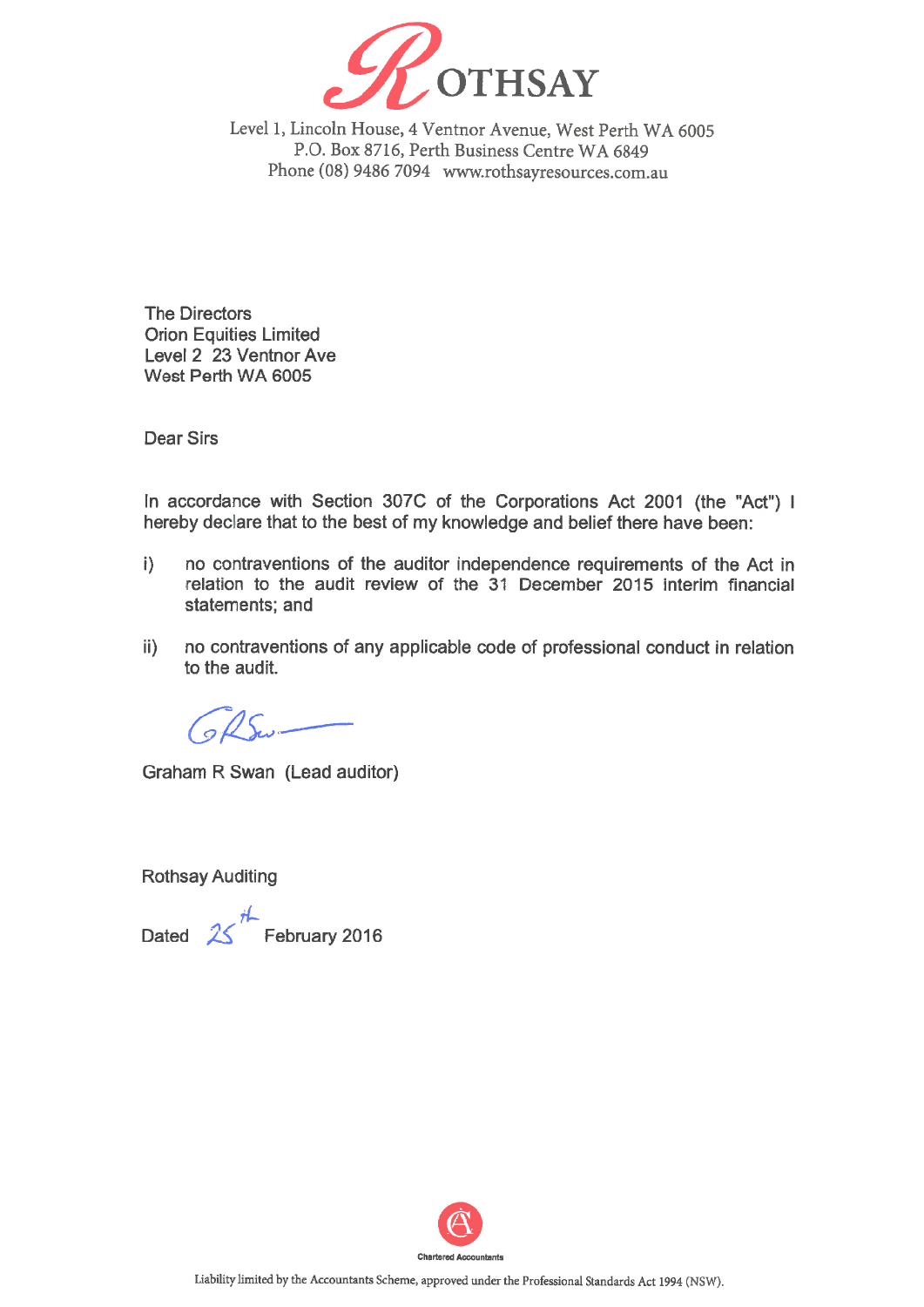### **CONSOLIDATED STATEMENT OF PROFIT OR LOSS AND for the half year ended 31 December 2015**

|                                                                                                      |                | 31 Dec 15  | 31 Dec 14  |
|------------------------------------------------------------------------------------------------------|----------------|------------|------------|
|                                                                                                      | <b>Note</b>    | \$         |            |
| Revenue                                                                                              | $\overline{2}$ | 25,451     | 26,659     |
| Other                                                                                                |                |            |            |
| Net gain on financial assets at fair value through profit or loss                                    |                | 107,508    |            |
| Share of net profit of Associate                                                                     |                | 689,047    | 215,936    |
| Other income                                                                                         |                | 53         | 174        |
| <b>TOTAL REVENUE AND INCOME</b>                                                                      |                | 822,059    | 242,769    |
| <b>EXPENSES</b>                                                                                      | $\overline{2}$ |            |            |
| Net Loss on Financial Assets at Fair Value through Profit or Loss                                    |                |            | (17, 715)  |
| Olive grove operation expenses                                                                       |                | (30,048)   | (38, 534)  |
| Land operation expenses                                                                              |                | (8, 437)   | (11,065)   |
| Personnel expenses                                                                                   |                | (242, 202) | (273, 077) |
| Occupancy expenses                                                                                   |                | (15, 811)  | (32, 541)  |
| Corporate expenses                                                                                   |                | (22, 173)  | (23, 414)  |
| Communication expenses                                                                               |                | (2,569)    | (1,938)    |
| Finance expenses                                                                                     |                | (1, 535)   | (2,598)    |
| Administration expenses                                                                              |                | (49, 533)  | (57, 199)  |
| PROFIT/(LOSS) BEFORE INCOME TAX                                                                      |                | 449,751    | (215, 312) |
| Income tax benefit                                                                                   |                |            |            |
| PROFIT/(LOSS) FOR THE HALF YEAR                                                                      |                | 449,751    | (215, 312) |
| OTHER COMPREHENSIVE INCOME                                                                           |                |            |            |
| Revaluation of assets, net of tax                                                                    |                |            |            |
| TOTAL COMPREHENSIVE INCOME FOR THE HALF YEAR                                                         |                | 449,751    | (215, 312) |
|                                                                                                      |                |            |            |
| EARNINGS/(LOSS) PER SHARE FOR PROFIT ATTRIBUTABLE TO THE<br>ORDINARY EQUIITY HOLDERS OF THE COMPANY: |                |            |            |
| Basic and diluted earnings/(loss) per share                                                          | 3              | 2.87       | (1.35)     |
|                                                                                                      |                |            |            |

The accompanying notes form part of these consolidated financial statements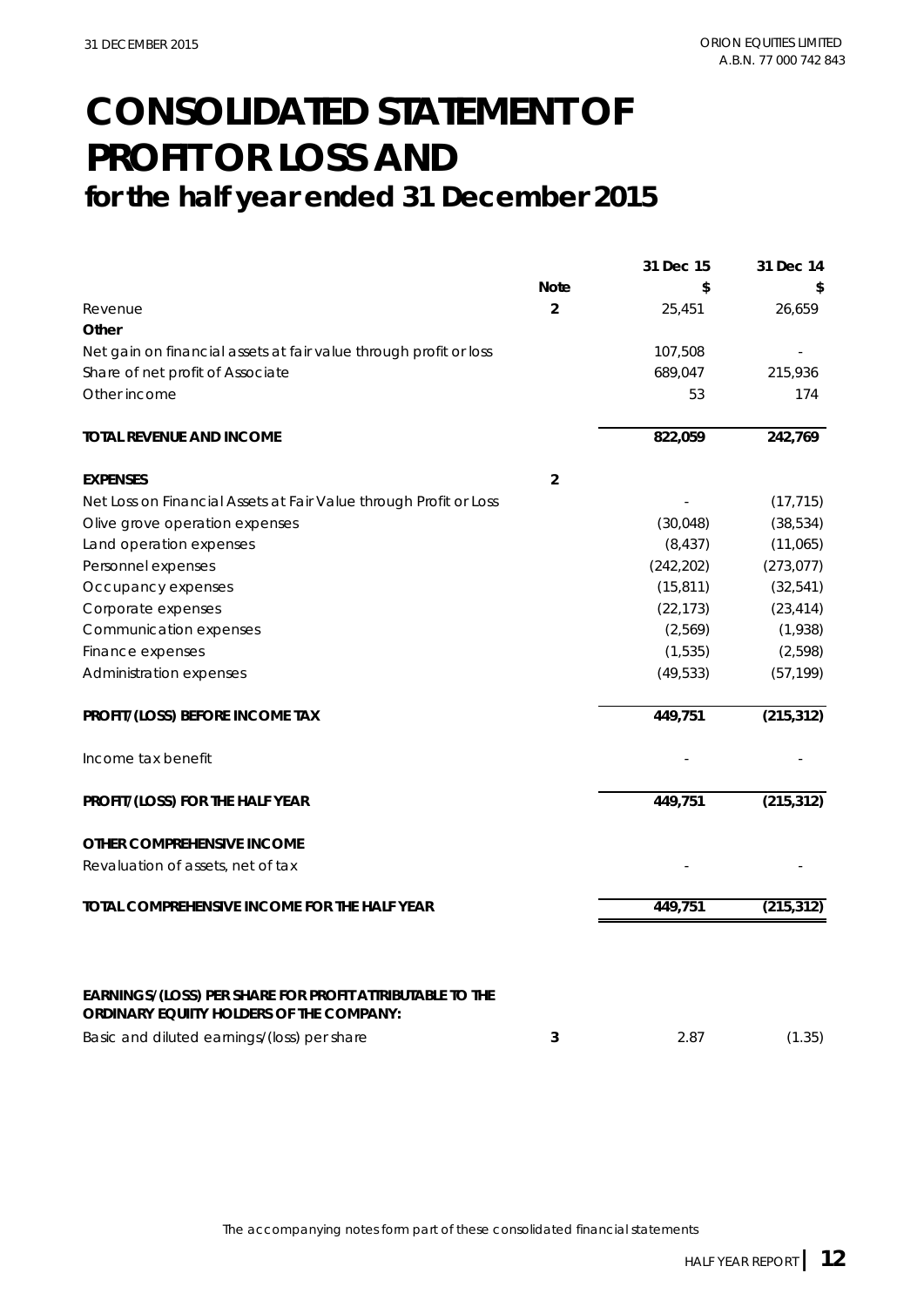### **CONSOLIDATED STATEMENT as at 31 December 2015 OF FINANCIAL POSITION**

|                                                       | <b>Note</b> | 31 Dec 15      | 30 Jun 15      |
|-------------------------------------------------------|-------------|----------------|----------------|
| <b>CURRENT ASSETS</b>                                 |             | \$             |                |
| Cash and cash equivalents                             |             | 242,131        | 140,807        |
| Financial assets at fair value through profit or loss | 4           | 874,429        | 1,162,119      |
| Trade and other receivables                           |             | 2,305          | 6,234          |
| Other current assets                                  |             | 10,944         | 4,828          |
| <b>TOTAL CURRENT ASSETS</b>                           |             | 1,129,809      | 1,313,988      |
| <b>NON CURRENT ASSETS</b>                             |             |                |                |
| Trade and other receivables                           |             | 18,333         | 18,333         |
| Property held for development or resale               |             | 1,350,000      | 1,350,000      |
| Investment in Associate entity                        | 5           | 4,097,004      | 3,510,526      |
| Property, plant and equipment                         |             | 1,969,070      | 1,990,616      |
| Olive trees                                           |             | 65,500         | 65,500         |
| Deferred tax asset                                    |             | 194,790        | 179,424        |
| <b>TOTAL NON CURRENT ASSETS</b>                       |             | 7,694,697      | 7,114,399      |
| <b>TOTAL ASSETS</b>                                   |             | 8,824,506      | 8,428,387      |
| <b>CURRENT LIABILITIES</b>                            |             |                |                |
| Trade and other payables                              |             | 100,595        | 119,290        |
| Provisions                                            |             | 32,955         | 36,572         |
| <b>TOTAL CURRENT LIABILITIES</b>                      |             | 133,550        | 155,862        |
| <b>NON CURRENT LIABILITIES</b>                        |             |                |                |
| Deferred tax liability                                |             | 194,790        | 179,424        |
| <b>TOTAL NON CURRENT LIABILITIES</b>                  |             | 194,790        | 179,424        |
| <b>TOTAL LIABILITIES</b>                              |             | 328,340        | 335,286        |
| <b>NET ASSETS</b>                                     |             | 8,496,166      | 8,093,101      |
| <b>EQUITY</b>                                         |             |                |                |
| Issued capital                                        | 6           | 18,808,028     | 18,854,714     |
| Reserves                                              |             | 436,643        | 436,643        |
| <b>Accumulated losses</b>                             |             | (10, 748, 505) | (11, 198, 256) |
| <b>TOTAL EQUITY</b>                                   |             | 8,496,166      | 8,093,101      |

The accompanying notes form part of these consolidated financial statements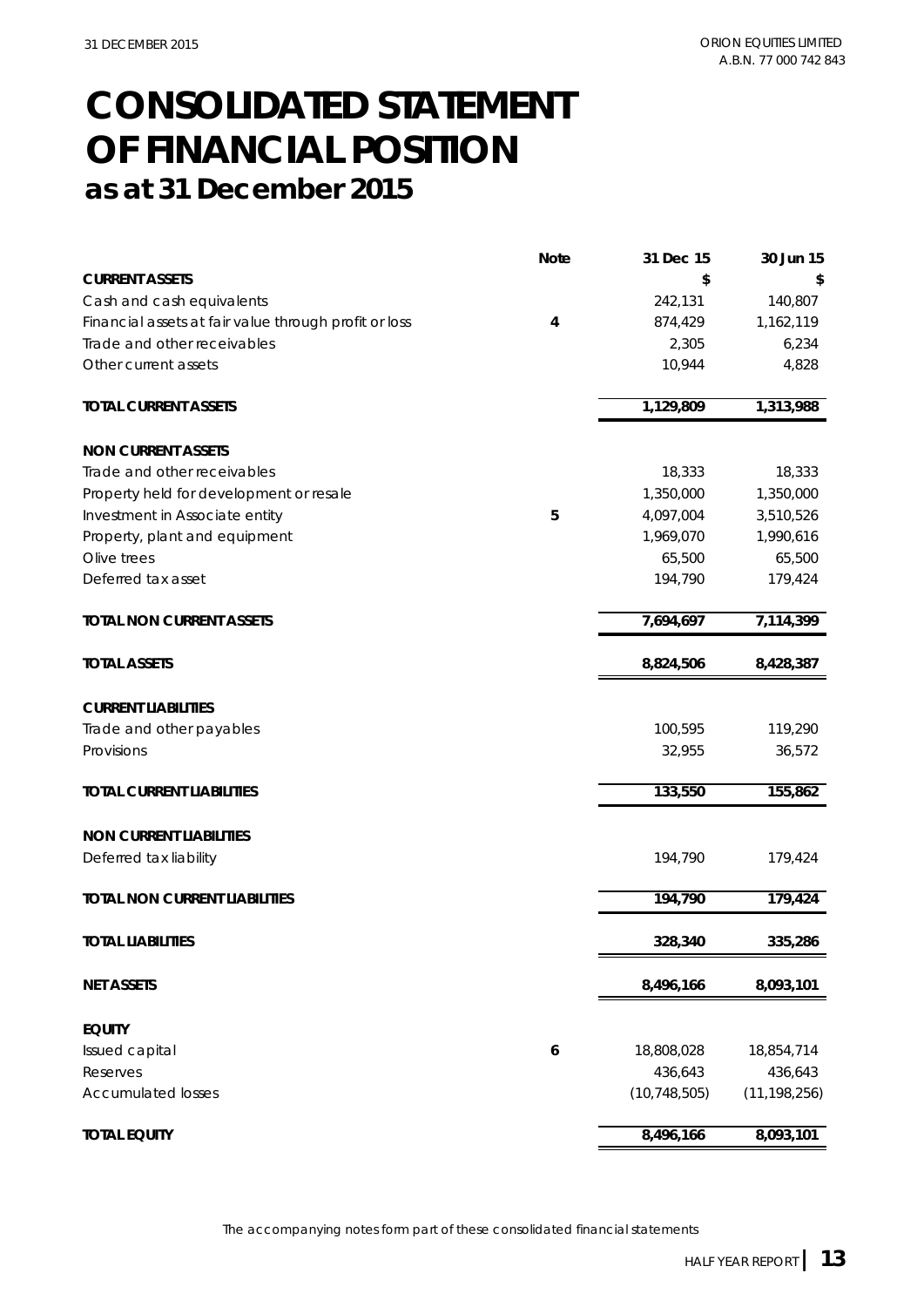### **for the half year ended 31 December 2015 CONSOLIDATED STATEMENT OF CHANGES IN EQUITY**

**Issued Accumulated Note capital Reserves losses Total \$\$ \$ \$ BALANCE AT 1 JULY 2014 18,865,209 227,806 (10,527,866) 8,565,149**  Loss for the half year  $(215,312)$   $(215,312)$   $(215,312)$ Other comprehensive income Total comprehensive loss for the half year **-** - (215,312) (215,312) (215,312) **Transactions with owners in their capacity as owners:** Share buy-back **6** (2,730) **6** (2,730) **6** (2,730) **BALANCE AT 31 DECEMBER 2014 18,862,479 227,806 (10,743,178) 8,347,107 BALANCE AT 1 JULY 2015 18,854,714 436,643 (11,198,256) 8,093,101** Profit for the half year  $449,751$   $449,751$   $449,751$ Other comprehensive income Total comprehensive income for the half year **1998** and 149,751 449,751 449,751 **Transactions with owners in their capacity as owners:** Share buy-back **6** (46,686) - - (46,686) (46,686) **BALANCE AT 31 DECEMBER 2015 18,808,028 436,643 (10,748,505) 8,496,166**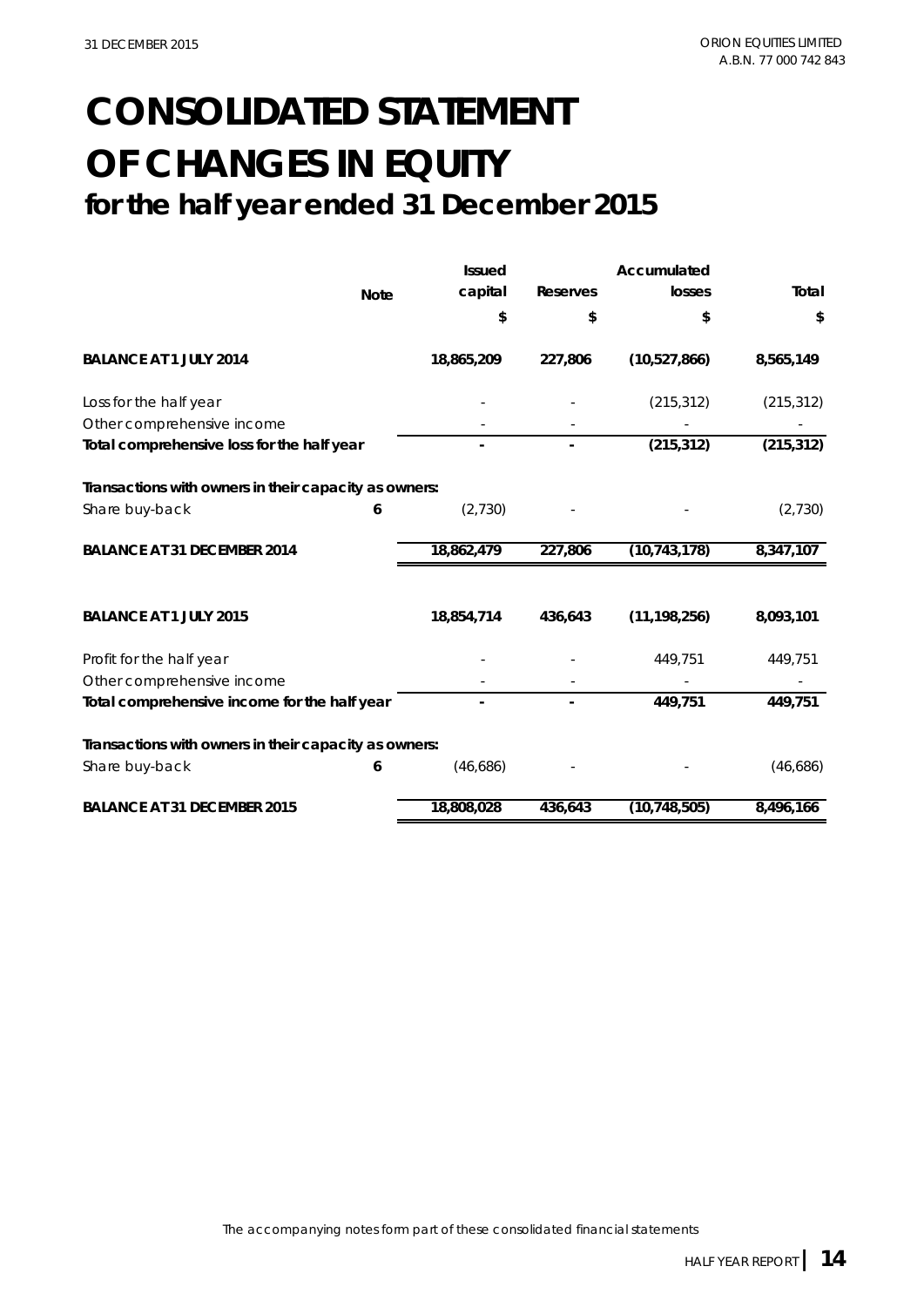### **CONSOLIDATED STATEMENT OF CASH FLOWS for the half year ended 31 December 2015**

|                                                                   | <b>Note</b> | 31 Dec 15      | 31 Dec 14  |
|-------------------------------------------------------------------|-------------|----------------|------------|
|                                                                   |             | \$             |            |
| <b>CASH FLOWS FROM OPERATING ACTIVITIES</b>                       |             |                |            |
| Receipts from customers                                           |             | 22,153         | 30,419     |
| Dividends received                                                |             | 104,151        | 196,286    |
| Interest received                                                 |             | 1,769          | 3,154      |
| Payments to suppliers and employees                               |             | (375, 239)     | (432,994)  |
| Interest paid                                                     |             | (21)           | (47)       |
| Sale of financial assets at fair value through profit or loss     |             | 460,116        | 82,570     |
| Purchase of financial assets at fair value through profit or loss |             | (64, 919)      | (225, 741) |
| NET CASH (USED IN)/PROVIDED BY OPERATING ACTIVITIES               |             | 148,010        | (346, 353) |
|                                                                   |             |                |            |
| <b>CASH FLOWS FROM INVESTING ACTIVITIES</b>                       |             |                |            |
| Proceeds from sale of olive oil operations                        |             |                | 101,993    |
|                                                                   |             |                |            |
| NET CASH PROVIDED BY INVESTING ACTIVITIES                         |             | $\blacksquare$ | 101,993    |
| <b>CASH FLOWS FROM INVESTING ACTIVITIES</b>                       |             |                |            |
| Share buy-back                                                    | 6           | (46,686)       | (2,730)    |
| NET CASH USED IN INVESTING ACTIVITIES                             |             | (46,686)       | (2,730)    |
|                                                                   |             |                |            |
| NET INCREASE/(DECREASE) IN CASH HELD                              |             | 101,324        | (247,090)  |
| Cash and cash equivalents at beginning of financial year          |             | 140,807        | 601,690    |
| CASH AND CASH EQUIVALENTS AT END OF FINANCIAL HALF YEAR           |             | 242,131        | 354,600    |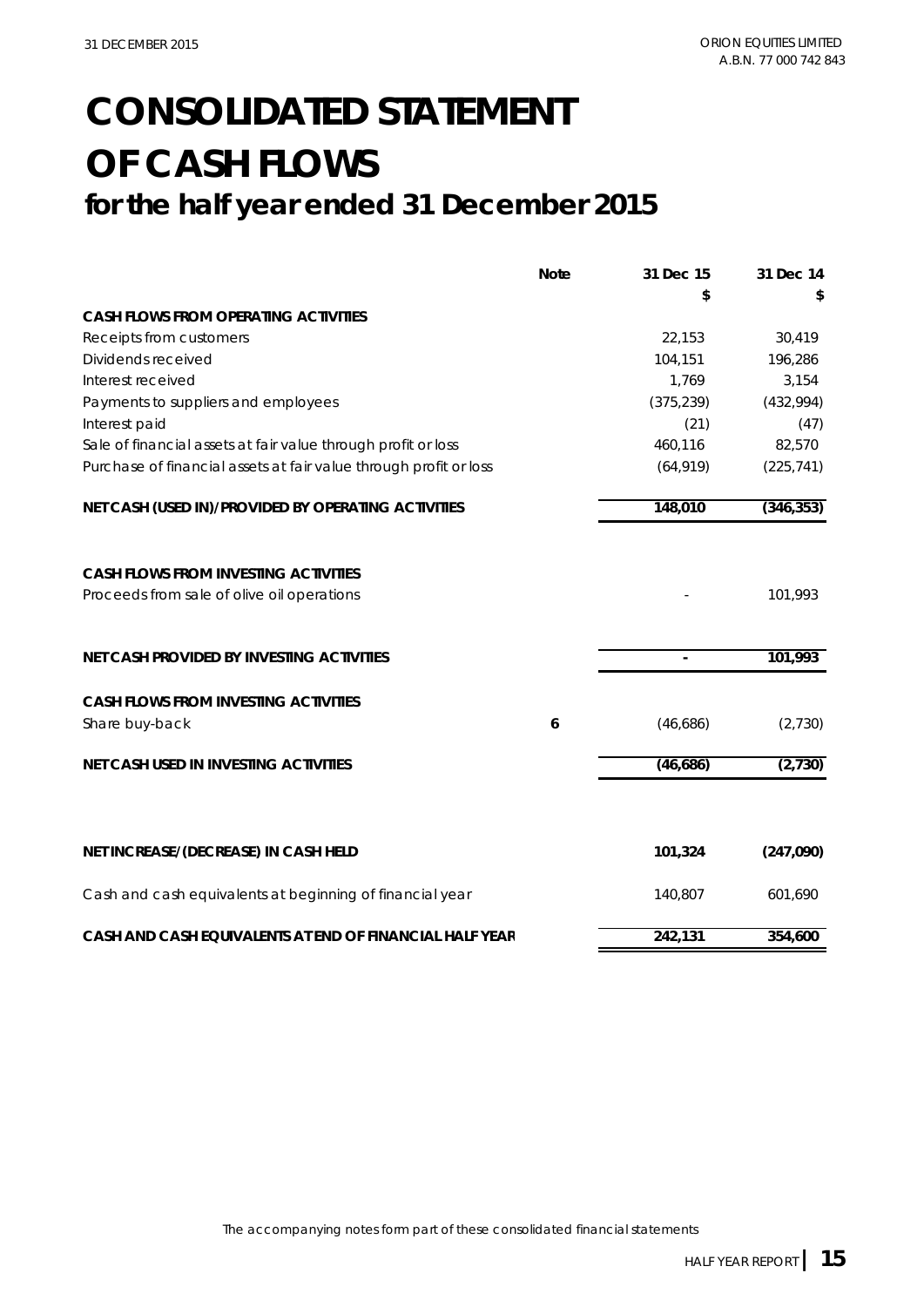#### **1. SIGNIFICANT ACCOUNTING POLICIES**

#### **Statement of Compliance**

The half year financial statements are a general purpose financial report prepared in accordance with the Corporations Act 2001 and AASB 134 'Interim Financial Reporting'. Compliance with AASB 134 ensures compliance with International Financial Reporting Standard IAS 34 'Interim Financial Reporting'. These half year financial statements do not include notes of the type normally included in the annual financial statements and should be read in conjunction with the most recent annual financial statements and the Company's ASX announcements released from 1 July 2015 to the date of this report.

#### **Basis of Preparation**

The financial statements have been prepared on the basis of historical cost, except for the revaluation of certain non-current assets and financial instruments. Cost is based on the fair values of the consideration given in exchange for assets. All amounts are presented in Australian dollars, unless otherwise noted.

The accounting policies and methods of computation adopted in the preparation of the half year financial statements are consistent with those adopted and disclosed in the Consolidated Entity's financial statements for the financial year ended 30 June 2015.

#### **2. PROFIT/(LOSS) FOR THE HALF YEAR**

The Consolidated Entity's Operating Loss before Income Tax includes the following items of revenue and expense:

|     |                                                                   | 31 Dec 15 | 31 Dec 14 |
|-----|-------------------------------------------------------------------|-----------|-----------|
| (a) | Revenue                                                           | \$        | \$        |
|     | Rental revenue                                                    | 22,100    | 22,100    |
|     | Dividend revenue                                                  | 1,582     | 1,405     |
|     | Interest revenue                                                  | 1,769     | 3,154     |
|     |                                                                   | 25,451    | 26,659    |
|     | Other                                                             |           |           |
|     | Net gain on financial assets at fair value through profit or loss | 107,508   |           |
|     | Share of net profit of Associate                                  | 689,047   | 215,936   |
|     | Other income                                                      | 53        | 174       |
|     |                                                                   | 822,059   | 242,769   |
|     |                                                                   |           |           |
| (b) | Expenses                                                          |           |           |
|     | Net loss on financial assets at fair value through profit or loss |           | 17,715    |
|     | Olive grove operations                                            |           |           |
|     | Depreciation of olive grove assets                                | 20,535    | 25,539    |
|     | Other expenses                                                    | 9,513     | 12,995    |
|     |                                                                   |           |           |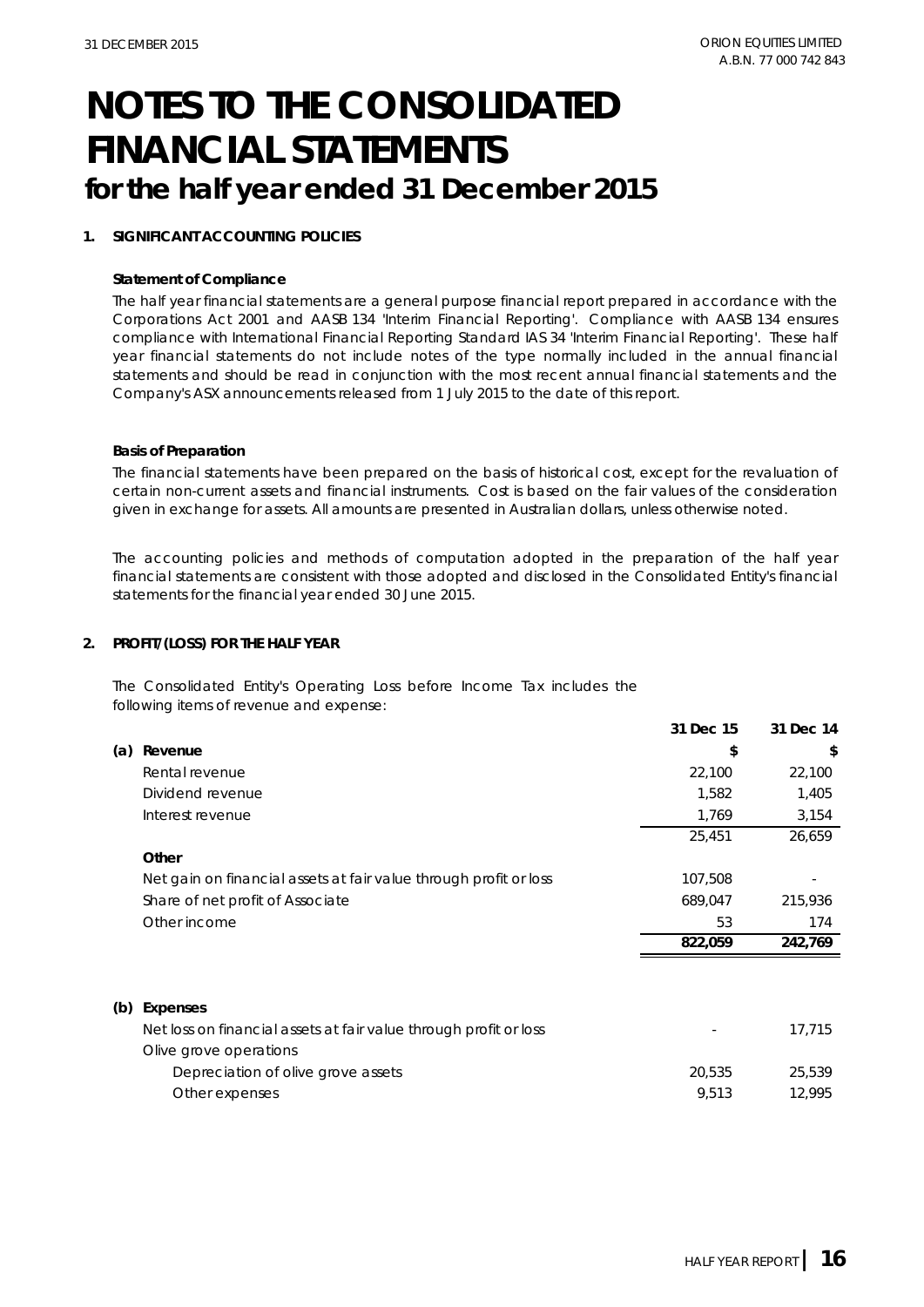#### **2. PROFIT/(LOSS) FOR THE HALF YEAR (continued)**

|                                      | 31 Dec 15 | 31 Dec 14 |
|--------------------------------------|-----------|-----------|
| <b>Expenses (continued)</b><br>(b)   | \$        | \$        |
| Land operations                      |           |           |
| Other expenses                       | 8,437     | 11,065    |
| Salaries, fees and employee benefits | 242,202   | 273,077   |
| Occupancy expenses                   | 15,811    | 32,541    |
| Corporate expenses                   |           |           |
| ASX fees                             | 15,865    | 18,034    |
| Share registry                       | 4,622     | 4,648     |
| Other corporate expenses             | 1,686     | 732       |
| Communications                       | 2,569     | 1,938     |
| Finance expenses                     | 1,535     | 2,598     |
| Administration expenses              |           |           |
| Professional fees                    | 1,336     | 43        |
| Depreciation                         | 1,010     | 1,315     |
| Other administration expenses        | 47,187    | 55,841    |
|                                      | 372,308   | 458,081   |

| 3. | <b>EARNINGS/(LOSS) PER SHARE</b>                                                                                                        | 31 Dec 15        | 31 Dec 14  |
|----|-----------------------------------------------------------------------------------------------------------------------------------------|------------------|------------|
|    |                                                                                                                                         | cents            | cents      |
|    | Basic and diluted earnings/(loss) per share                                                                                             | 2.87             | (1.35)     |
|    | The following represents the profit/(loss) and weighted average number of<br>shares used in the earnings/(loss) per share calculations: |                  |            |
|    | Profit/(loss) after income tax                                                                                                          | 449.751          | (215, 312) |
|    |                                                                                                                                         | Number of Shares |            |
|    | Weighted Average Number of Ordinary Shares                                                                                              | 15.694.799       | 15,901,995 |

The Consolidated Entity has no securities outstanding which have the potential to convert to ordinary shares and dilute the basic loss per share.

| 4. | FINANCIAL ASSETS AT FAIR VALUE THROUGH PROFIT OR LOSS | 31 Dec 15 | 30 Jun 15 |
|----|-------------------------------------------------------|-----------|-----------|
|    |                                                       |           | S.        |
|    | Listed securities at fair value                       | 587.939   | 901.038   |
|    | Unlisted managed fund at fair value                   | 286.490   | 261.081   |
|    |                                                       | 874.429   | 1.162.119 |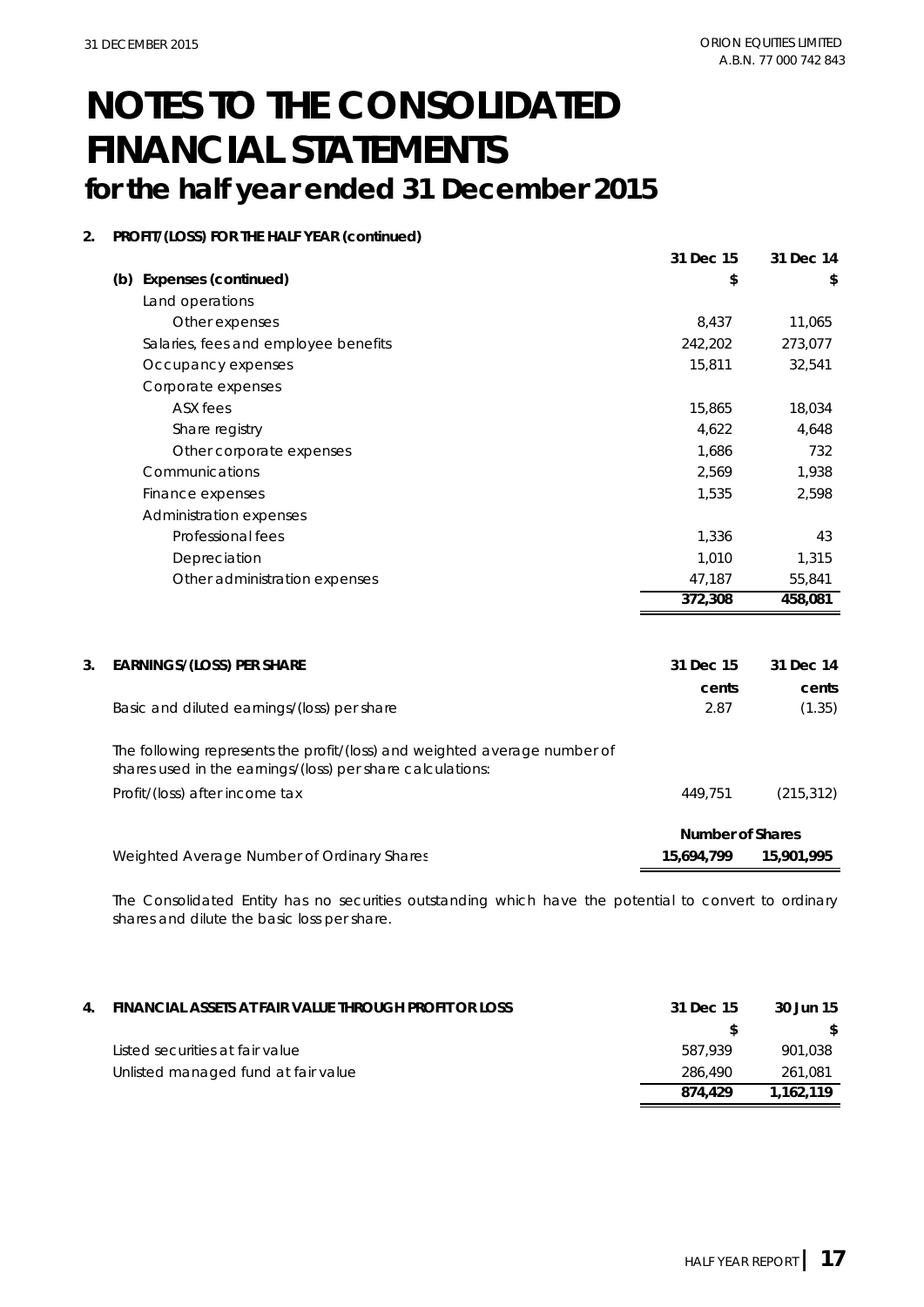#### **5. INVESTMENT IN ASSOCIATE ENTITY**

|                                                                       |           | <b>Ownership Interest</b> | 31 Dec 15     | 30 Jun 15   |
|-----------------------------------------------------------------------|-----------|---------------------------|---------------|-------------|
|                                                                       | 31 Dec 15 | 30 Jun 15                 | \$            |             |
| <b>Bentley Capital Limited</b>                                        | 27.32%    | 27.42%                    | 4,097,004     | 3,510,526   |
| Movements in carrying amounts                                         |           |                           |               |             |
| Opening balance                                                       |           |                           | 3,510,526     | 3,892,016   |
| Share of net profit/(loss) after tax                                  |           |                           | 689,047       | (73, 783)   |
| Dividend received                                                     |           |                           | (102, 569)    | (307, 707)  |
| Closing balance                                                       |           |                           | 4,097,004     | 3,510,526   |
| Fair value of listed investment in Associate                          |           |                           | 2,871,930     | 2,666,792   |
| Net asset value of investment                                         |           |                           | 5,083,387     | 4,504,830   |
| Summarised statement of profit or loss and other comprehensive income |           |                           |               |             |
| Revenue                                                               |           |                           | 4,224,528     | 2,398,085   |
| Expenses                                                              |           |                           | (1, 712, 401) | (2,665,385) |
| Profit/(Loss) before income tax                                       |           |                           | 2,512,127     | (267, 300)  |
| Income tax expense                                                    |           |                           |               |             |
| Profit/(Loss) after income tax                                        |           |                           | 2,512,127     | (267, 300)  |
| Other comprehensive income                                            |           |                           |               |             |
| Total comprehensive income                                            |           |                           | 2,512,127     | (267, 300)  |
| Summarised statement of financial position                            |           |                           |               |             |
| Current assets                                                        |           |                           | 15,755,741    | 6,565,383   |
| Non-current assets                                                    |           |                           | 3,618,460     | 10,524,117  |
| <b>Total assets</b>                                                   |           |                           | 19,374,201    | 17,089,500  |
| <b>Current liabilities</b>                                            |           |                           | 661,552       | 304,394     |
| Non-current liabilities                                               |           |                           | 107,950       | 358,969     |
| <b>Total liabilities</b>                                              |           |                           | 769,502       | 663,363     |
| Net assets                                                            |           |                           | 18,604,699    | 16,426,137  |
| Lease commitments                                                     |           |                           |               |             |
| Not longer than one year                                              |           |                           | 55,000        | 56,035      |
| Longer than one year but not longer than five years                   |           |                           | 4,583         | 32,083      |
|                                                                       |           |                           | 59,583        | 88,118      |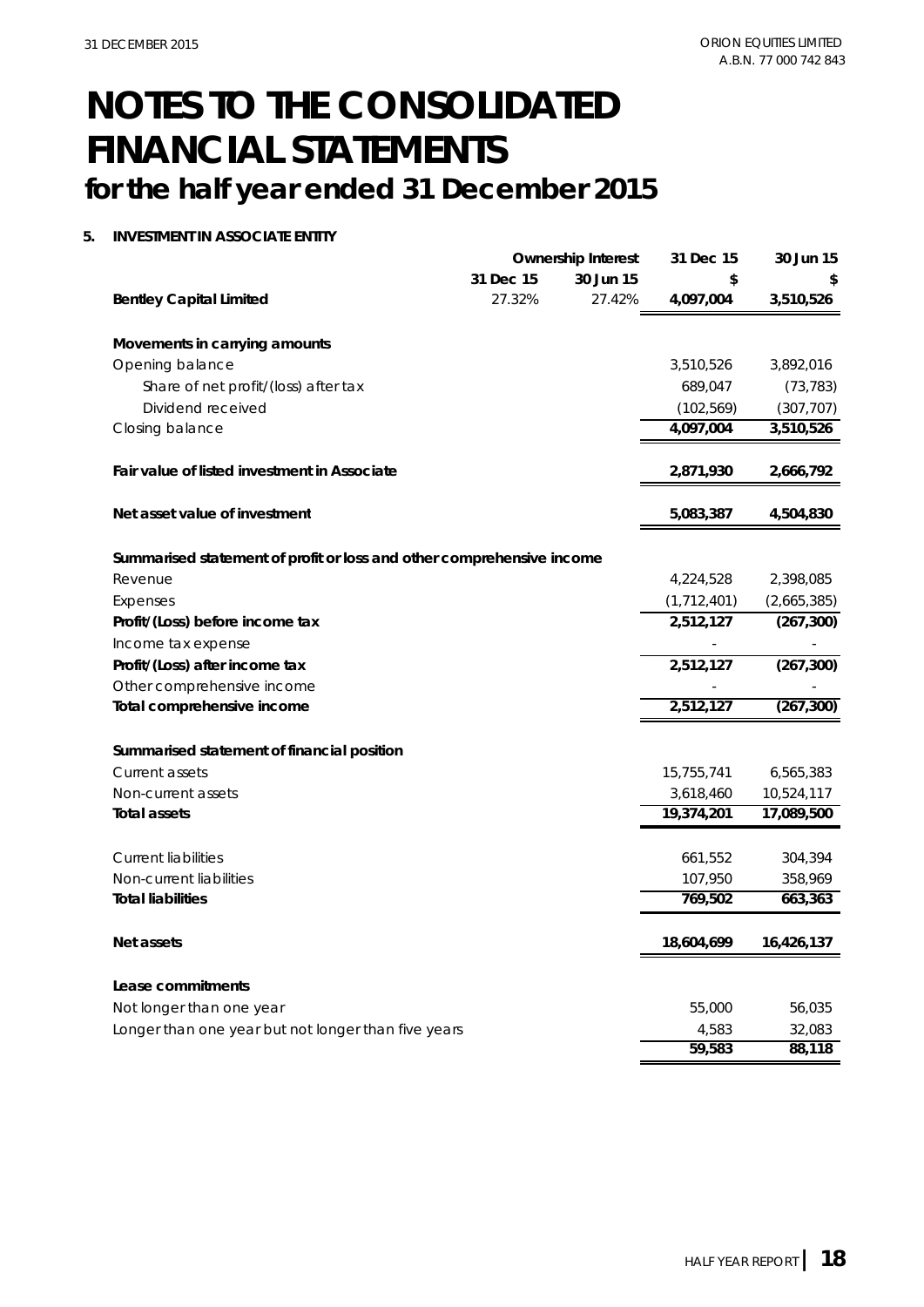| 6. | <b>ISSUED CAPITAL</b>       | 31 Dec 15<br><b>Number</b> | 30 Jun 15<br><b>Number</b> | 31 Dec 15<br>\$    | 30 Jun 15<br>\$  |
|----|-----------------------------|----------------------------|----------------------------|--------------------|------------------|
|    | Fully paid ordinary shares  | 15,649,228                 | 15,860,528                 | 18,808,028         | 18.854.714       |
|    | Movement in Ordinary shares | Date of Issue              | <b>Number</b>              | <b>Issue Price</b> |                  |
|    | At 1 July 2014              |                            | of Shares<br>15,905,528    | \$                 | \$<br>18,865,209 |
|    | Share buy-back - refer (b)  | Jun-Oct 14                 | (10,000)                   |                    | (2,730)          |
|    | Share buy-back - refer (b)  | Jun-15                     | (35,000)                   |                    | (7, 765)         |
|    | At 30 June 2015             |                            | 15,860,528                 |                    | 18,854,714       |
|    | At 1 July 2015              |                            | 15,860,528                 |                    | 18,854,714       |
|    | Share buy-back - refer (b)  | Jul-Sep 15                 | (211, 300)                 |                    | (46,686)         |
|    | At 31 December 2015         |                            | 15,649,228                 |                    | 18,808,028       |

#### **(a) Ordinary shares**

Fully paid ordinary shares carry one vote per share and the right to dividends. There was no movement in fully paid ordinary shares during the financial half year.

#### **(b) Share buy-back**

Pursuant to an on-market share buy-back announced on 5 June 2015, the Company bought back 211,300 shares at a total cost of \$46,686 and at an average buy-back cost (including brokerage) of \$0.221 per share during the financial half year.

#### **(c) Capital risk management**

The Company's objectives when managing its capital are to safeguard its ability to continue as a going concern, so that it can continue to provide returns for shareholders and benefits for other stakeholders and to maintain a capital structure balancing the interests of all shareholders.

The Board will consider capital management initiatives as is appropriate and in the best interests of the Company and shareholders from time to time, including undertaking capital raisings, share buy-backs, capital reductions and the payment of dividends.

#### **7. RELATED PARTY DISCLOSURES**

During the financial half year there were transactions between the Company, QUE and Associate Entity, Bentley Capital Limited (ASX Code: **BEL**), pursuant to shared office and administration arrangements. There were no outstanding amounts at the reporting date. The following related party transactions also occurred during the financial half year:

|                                | 31 Dec 15 | 31 Dec 14 |
|--------------------------------|-----------|-----------|
| <b>Bentley Capital Limited</b> |           |           |
| Dividend Received              | 102.569   | 194.881   |

During the financial half year, Orion subsidiary, Silver Sands Developments Pty Ltd (SSD) received \$22,100 (31 December 2014: \$22,100) rental income from Director, Farooq Khan, pursuant to a standard form fixed term residential tenancy agreement in respect of the Property Held for Development or Resale.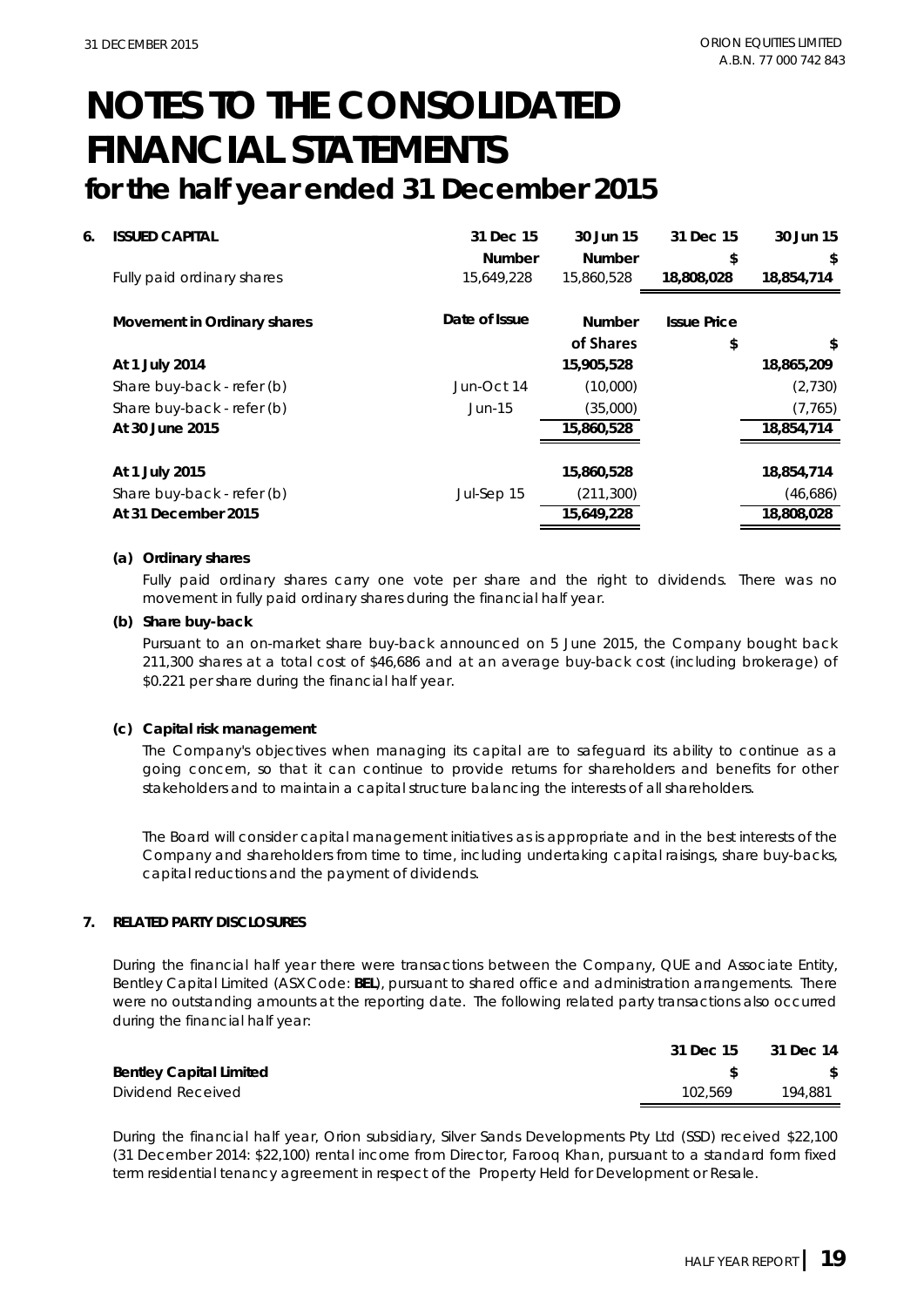#### **8. SEGMENT INFORMATION**

The operating segments are reported in a manner consistent with the internal reporting provided to the "Chief Operating Decision Maker". The "Chief Operating Decision Maker", who is responsible for allocating resources and assessing performance of the operating segments, has been identified as the Board of Directors.

The Board has considered the business and geographical perspectives of the operating results and determined that the Consolidated Entity operates only within Australia, with the main segments being Investments and Olive Grove. Corporate items are mainly comprised of corporate assets, office expenses and income tax assets and liabilities.

|                                         | Investments | Olive Oil | Corporate  | Total     |
|-----------------------------------------|-------------|-----------|------------|-----------|
| 31 Dec 15                               | \$          | \$        | \$         | \$        |
| Segment revenues                        |             |           |            |           |
| Revenue                                 | 23,682      |           | 1,769      | 25,451    |
| Other                                   | 796,555     |           | 53         | 796,608   |
| Total segment revenues                  | 820,237     |           | 1,822      | 822,059   |
| Personnel expenses                      |             |           | 242,202    | 242,202   |
| Finance expenses                        |             | 132       | 1,665      | 1,797     |
| Administration expenses                 |             | (525)     | 47,633     | 47,108    |
| Depreciation expenses                   |             | 20,535    | 1,010      | 21,545    |
| Other expenses                          | 6,213       | 9,906     | 43,537     | 59,656    |
| Total segment profit/(loss)             | 814,024     | (30, 048) | (334, 225) | 449,751   |
|                                         |             |           |            |           |
| Segment assets                          |             |           |            |           |
| Cash                                    |             |           | 242,131    | 242,131   |
| Financial assets                        | 874,429     |           |            | 874,429   |
| Property held for development or resale | 1,350,000   |           |            | 1,350,000 |
| Investment in Associate                 | 4,097,004   |           |            | 4,097,004 |
| Property, plant and equipment           |             | 1,961,894 | 7,176      | 1,969,070 |
| Other assets                            |             | 66,180    | 225,692    | 291,872   |
| <b>Total segment assets</b>             | 6,321,433   | 2,028,074 | 474,999    | 8,824,506 |
| Segment liabilities                     |             | 26,468    | 301,872    | 328,340   |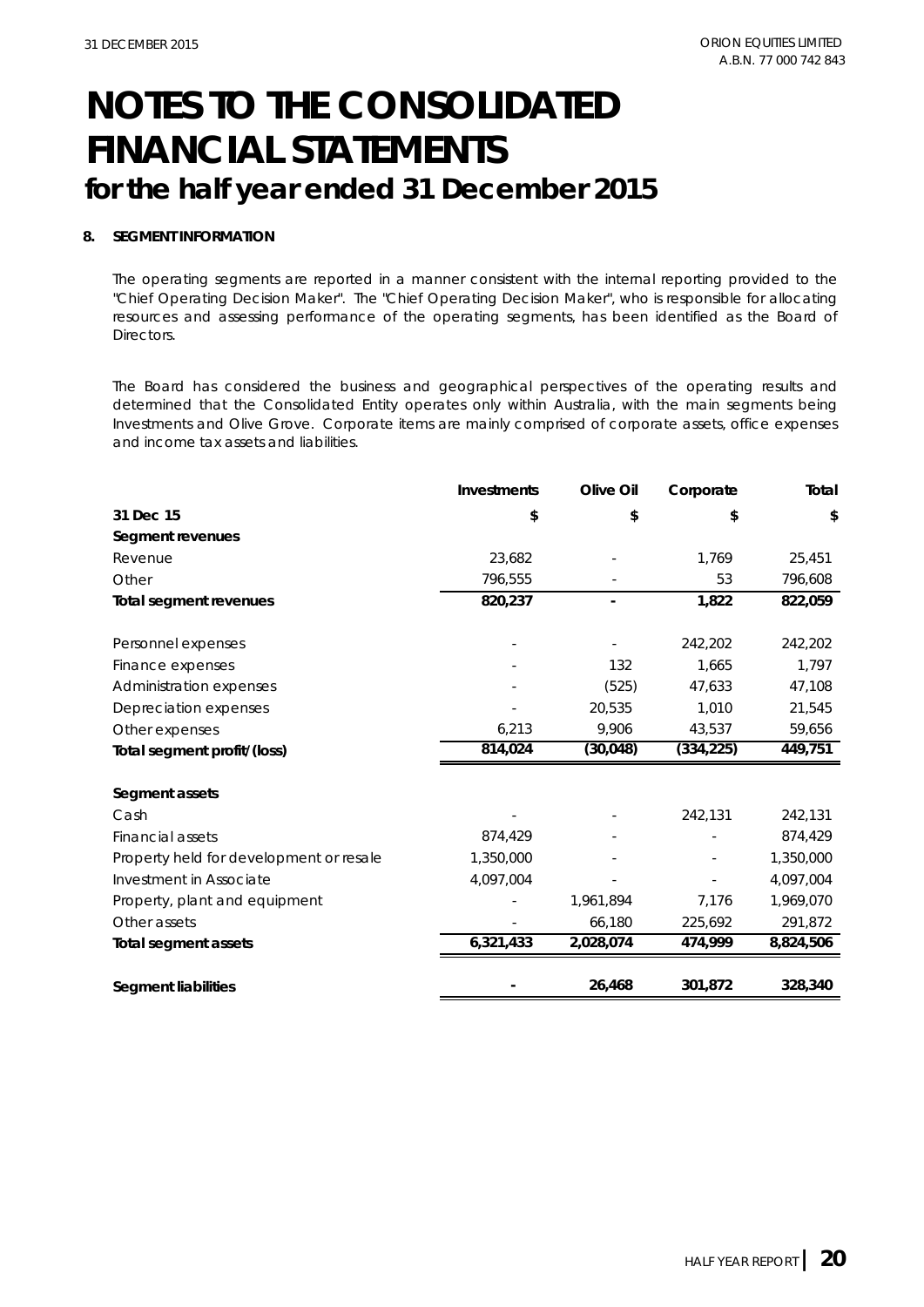#### **8. SEGMENT INFORMATION (continued)**

|                                         | <b>Investments</b> | Olive Oil | Corporate  | Total      |
|-----------------------------------------|--------------------|-----------|------------|------------|
| 31 Dec 14                               | \$                 | \$        | \$         | \$         |
| Segment revenues                        |                    |           |            |            |
| Revenue                                 | 26,659             |           |            | 26,659     |
| Other                                   | 215,936            |           | 174        | 216,110    |
| <b>Total segment revenues</b>           | 242,595            |           | 174        | 242,769    |
| Personnel expenses                      |                    | 2,811     | 273,077    | 275,888    |
| Finance expenses                        |                    | 251       | 2,728      | 2,979      |
| Administration expenses                 | 17,715             | 1,156     | 50,938     | 69,809     |
| Depreciation expenses                   |                    | 25,539    | 1,315      | 26,854     |
| Other expenses                          | 8,393              | 8,611     | 65,547     | 82,551     |
| Total segment profit/(loss)             | 216,487            | (38, 368) | (393, 431) | (215, 312) |
| 30 Jun 15                               |                    |           |            |            |
| Segment assets                          |                    |           |            |            |
| Cash                                    |                    | 5,532     | 135,275    | 140,807    |
| <b>Financial assets</b>                 | 1,162,119          |           |            | 1,162,119  |
| Property held for development or resale | 1,350,000          |           |            | 1,350,000  |
| Investment in Associate                 | 3,510,526          |           |            | 3,510,526  |
| Property, plant and equipment           |                    | 1,982,430 | 8,186      | 1,990,616  |
| Other assets                            |                    | 67,786    | 206,533    | 274,319    |
| <b>Total segment assets</b>             | 6,022,645          | 2,055,748 | 349,994    | 8,428,387  |
| <b>Segment liabilities</b>              |                    | 214,166   | 121,120    | 335,286    |

#### **9. FAIR VALUE MEASUREMENT OF FINANCIAL INSTRUMENTS**

AASB 13 requires disclosure of fair value measurements by level of the following fair value measurement hierarchy:

- (i) Level 1: quoted prices (unadjusted) in active markets for identical assets or liabilities;
- (ii) Level 2: inputs other than quoted prices included within level 1 that are observable for the asset or liability, either directly (as prices) or indirectly (derived from prices); and
- (iii) Level 3: inputs for the asset or liability that are not based on observable market data (unobservable inputs).

| 31 Dec 15                                                 | Level 1 | Level 2 | Level 3                  | Total     |  |
|-----------------------------------------------------------|---------|---------|--------------------------|-----------|--|
| Financial assets at fair value through profit<br>or loss: | \$      | \$      |                          | \$        |  |
| Listed securities at fair value                           | 587.939 | ٠       | $\sim$                   | 587,939   |  |
| Unlisted managed fund at fair value                       |         | 286,490 | $\overline{\phantom{a}}$ | 286,490   |  |
| Land at independent valuation                             |         | ٠       | 1.741.664                | 1,741,664 |  |
| Olive trees                                               |         | ٠       | 65,500                   | 65,500    |  |
| Total                                                     | 587.939 | 286,490 | 1.807.164                | 2.681.593 |  |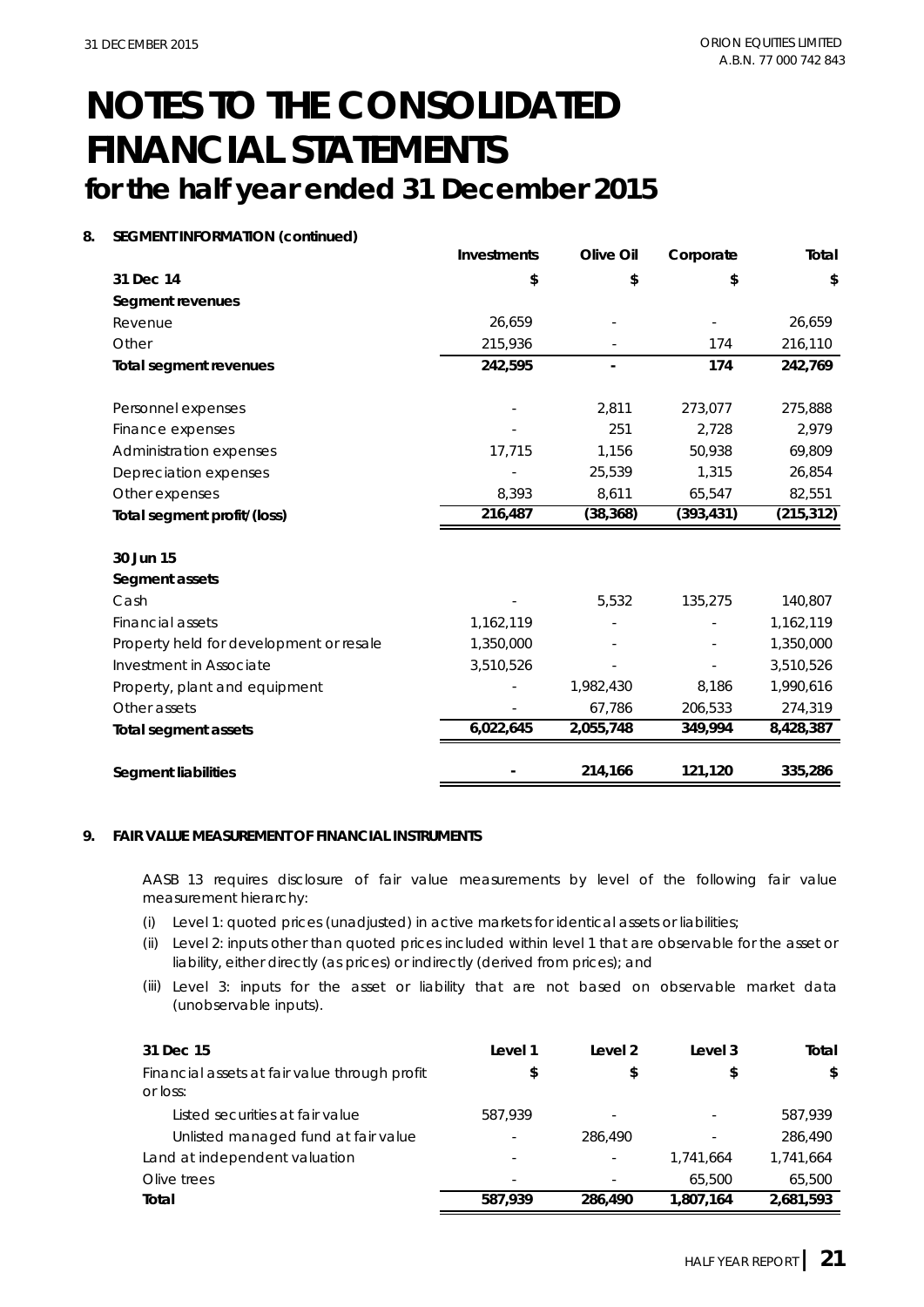#### **9. FAIR VALUE MEASUREMENT OF FINANCIAL INSTRUMENTS (continued)**

| 30 Jun 15                                                 | Level 1 | Level 2 | Level 3   | Total     |
|-----------------------------------------------------------|---------|---------|-----------|-----------|
| Financial assets at fair value through profit<br>or loss: | \$      | \$      | \$        | \$        |
| Listed securities at fair value                           | 901.038 | ۰       | ٠         | 901,038   |
| Unlisted managed fund at fair value                       |         | 261.081 | ٠         | 261,081   |
| Land at independent valuation                             |         |         | 1,741,664 | 1,741,664 |
| Olive trees                                               | ۰       |         | 65,500    | 65,500    |
| Total                                                     | 901.038 | 261.081 | 1.807.164 | 2,969,283 |

There have been no transfers between the levels of the fair value hierarchy during the financial half year.

#### **(b) Valuation Techniques**

The fair value of the listed securities traded in active markets is based on closing bid prices at the end of the reporting period. These investments are included in Level 1.

The fair value of any assets that are not traded in an active market are determined using certain valuation techniques. The valuation techniques maximise the use of observable market data where it is available, or independent valuation and rely as little as possible on entity specific estimates. If all significant inputs required to fair value an instrument are observable, the instrument is included in Level 2. If one or more of the significant inputs is not based on observable market data, the instrument is included in Level 3.

The fair value of the unlisted managed fund invested is valued at the audited unit price published by the investment manager and as such this financial instrument is included in Level 2.

At Level 3, the land was valued by an independent qualified valuer (a Certified Practising Valuer and Associate Member of the Australian Property Institute) as at 30 June 2015. These assets have been valued based on similar assets, location and market conditions or Direct Comparison or Comparative Sales Approach. The land value per hectare based on rural land sold in the general location provided a rate which included ground water licence. A 4% change would increase or decrease the land's fair value change by \$69,500 respectively. There has been no unusual circumstances that may affect the value of the trees.

At Level 3 the olive trees' value was assessed as at 30 June 2015 by the Directors. The fair value of the trees is at the Directors' valuation having regard to, amongst other matters, replacement cost and the trees commercial production qualities. The significant unobservable input is the replacement cost of 16 year old fruiting trees. There are no age limits to the commercial viability of an olive grove. A 1% change in the minimum replacement cost would result in an increase or decrease by \$3,500. There has been no unusual circumstances that may affect the value of the property.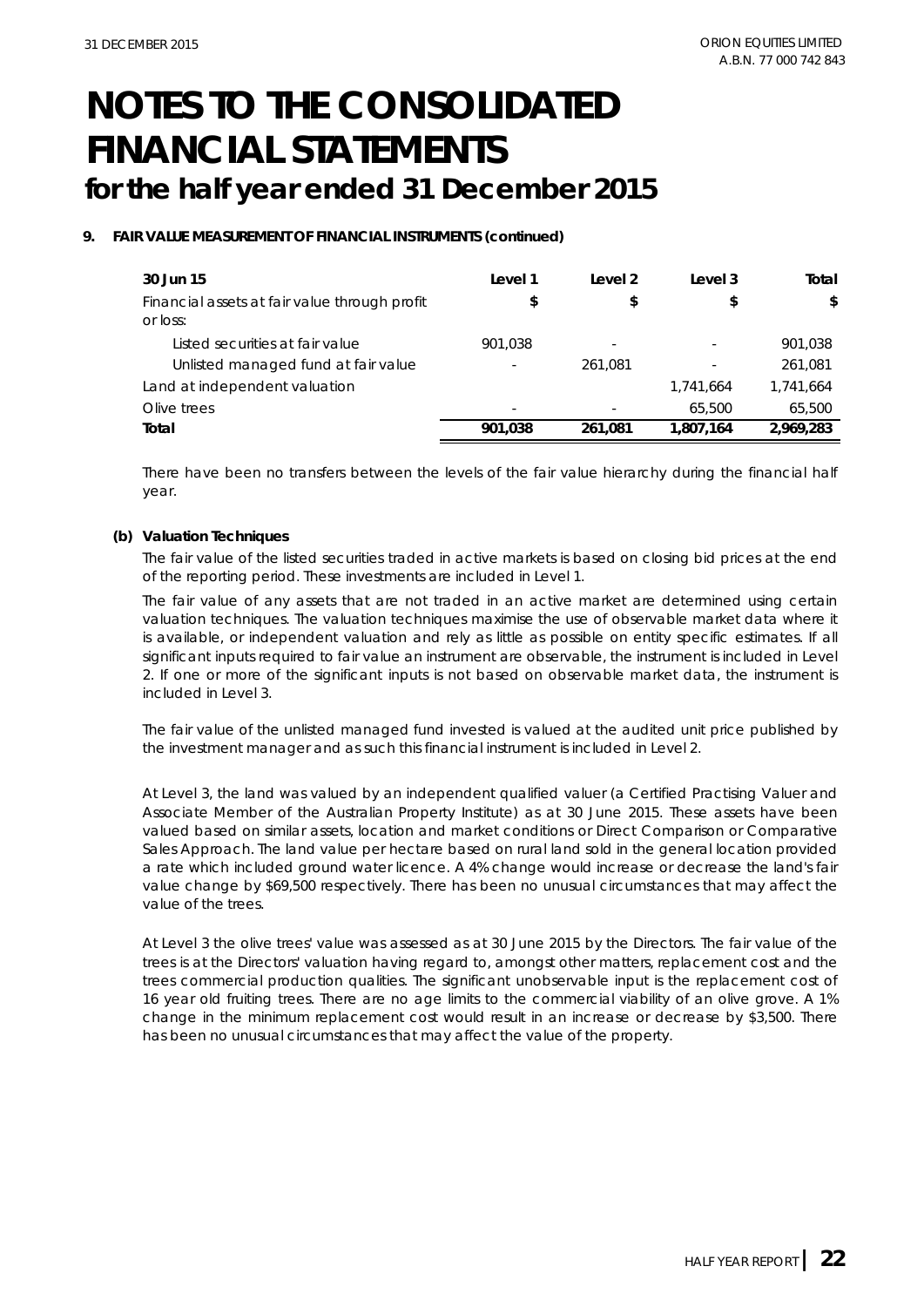#### **9. FAIR VALUE MEASUREMENT OF FINANCIAL INSTRUMENTS (continued)**

| (c) | Level 3 assets                                 | Land      | Olive trees | Total     |
|-----|------------------------------------------------|-----------|-------------|-----------|
|     |                                                | \$        | \$          | \$        |
|     | At 1 July 2014                                 | 1,342,030 | 65,500      | 1,407,530 |
|     | Addition/(Disposal)                            | 399,634   |             | 399,634   |
|     | At 30 June 2015                                | 1,741,664 | 65,500      | 1,807,164 |
|     | Addition/(Disposal)                            |           |             |           |
|     | At 31 December 2015                            | 1,741,664 | 65,500      | 1,807,164 |
|     | (d) Fair values of other financial instruments |           |             |           |
|     |                                                |           | 31 Dec 15   | 30 Jun 15 |
|     | <b>Financial assets</b>                        |           | \$          | \$        |
|     | Cash and cash equivalents                      |           | 242,131     | 140,807   |
|     | Trade and other receivables                    |           | 2,305       | 6,234     |
|     |                                                |           | 244,436     | 147.041   |

#### **Financial liabilities**

Trade and other payables **(100,595) (119,290)**

Due to their short-term nature, the carrying amounts of cash, current receivables and current payables is assumed to approximate their fair value.

| 10. COMMITMENTS                                     | 31 Dec 15 | 30 Jun 15 |
|-----------------------------------------------------|-----------|-----------|
|                                                     |           | \$        |
| Not longer than one year                            | 55,000    | 56,035    |
| Longer than one year but not longer than five years | 4.583     | 32,083    |
|                                                     | 59,583    | 88,118    |

On or about 19 May 2015, the Consolidated Entity renewed its non-cancellable operating lease agreement for shared office accommodation. The lease commitment is the Consolidated Entity's share of the lease costs and includes all outgoings (inclusive of GST). The lease is for a further 18 month term expiring on or about 30 January 2017.

#### **11. CONTINGENCIES**

#### **(a) Directors' Deeds**

The Company has entered into Deeds of Indemnity with each of its Directors indemnifying them against liability incurred in discharging their duties as Directors/Officers of the Consolidated Entity. At the end of the financial period, no claims have been made under any such indemnities and accordingly, it is not possible to quantify the potential financial obligation of the Consolidated Entity under these indemnities.

#### **(b) Tenement royalties**

The Consolidated Entity is entitled to receive a royalty of 2% of gross revenues (exclusive of GST) from any commercial exploitation of any minerals from various Australian tenements - EL47/1328 and PL47/1170 (the Paulsens East Project tenements currently held by Strike Resources Limited (Strike) (ASX: SRK).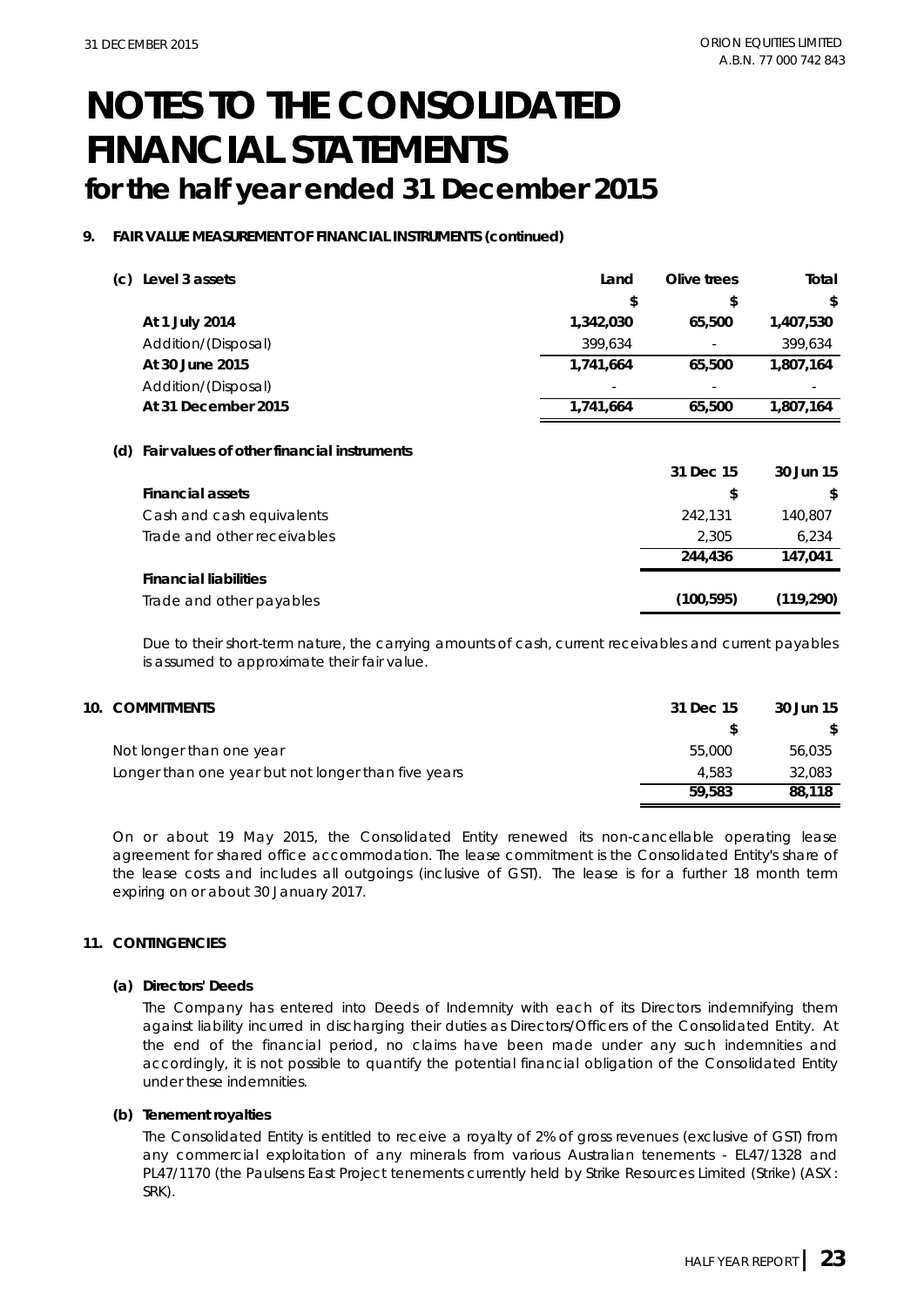#### **12. EVENTS OCCURRING AFTER THE REPORTING PERIOD**

(a) Associate entity, Bentley Capital Limited (ASX:BEL), has announced its intention to pay a fullyfranked dividend of 0.5 cent per share in March 2016. The Company's entitlement to such dividend would be \$102,569.

No other matter or circumstance has arisen since the end of the financial half year that significantly affected, or may significantly affect, the operations of the Consolidated Entity, the results of those operations, or the state of affairs of the Consolidated Entity in future financial periods.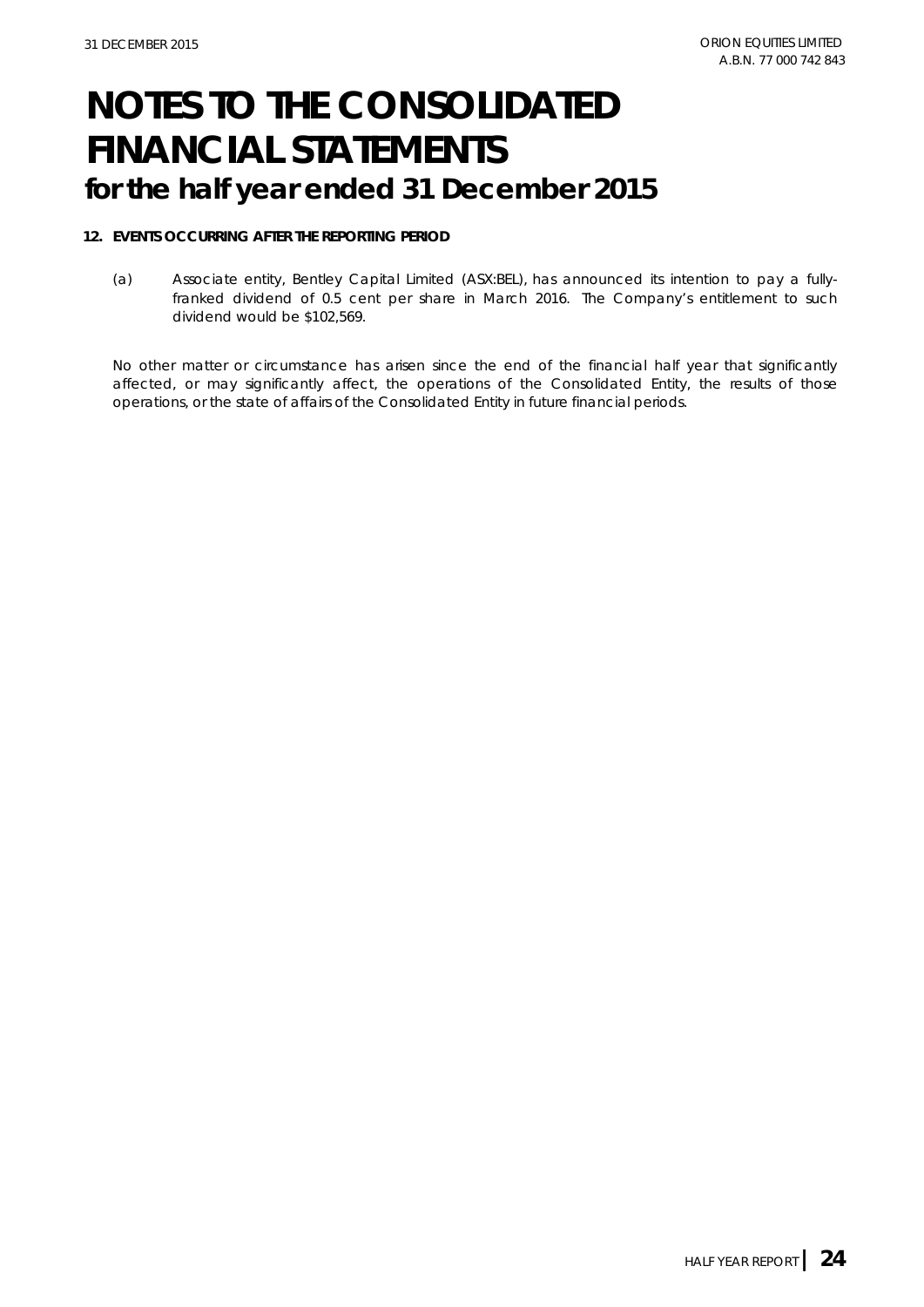### **DIRECTORS' DECLARATION**

In accordance with a resolution of the directors of Orion Equities Limited made pursuant to sub-section 303(5) of the *Corporations Act 2001*, we state that:

In the opinion of the Directors:

- (1) The financial statements and notes of the Consolidated Entity are in accordance with the *Corporations Act 2001*, including:
	- (a) giving a true and fair view of the consolidated entity's financial position as at 31 December 2015 and of its performance for the financial half year ended on that date; and
	- (b) complying with Accounting Standards AASB 134 "Interim Financial Reporting", *Corporations Regulations 2001* and other mandatory professional reporting requirements; and
- (2) There are reasonable grounds to believe that the Consolidated Entity will be able to pay its debts as and when they become due and payable.

On behalf of the Board,

Farooq Khan Victor Ho

25 February 2016

Chairman **Executive Director**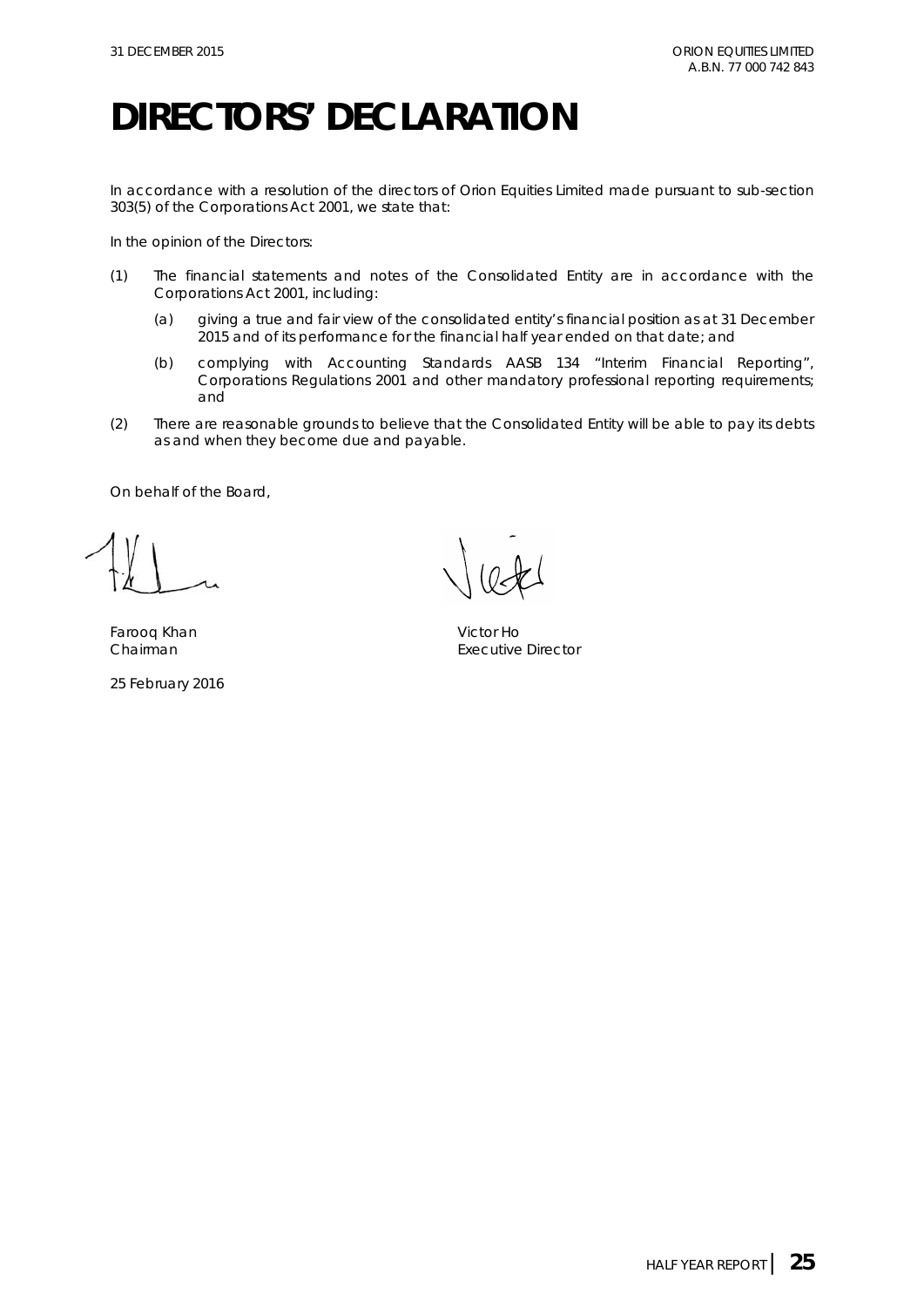

Level 1, Lincoln House, 4 Ventnor Avenue, West Perth WA 6005 P.O. Box 8716, Perth Business Centre WA 6849 Phone (08) 9486 7094 www.rothsayresources.com.au

#### Independent Review Report to the Members of Orion Equities Limited

#### The financial report and directors' responsibility

The interim consolidated financial report comprises the statement of financial position, statement of comprehensive income. statement of changes in equity, cashflow statement, accompanying notes to the financial statements, and the directors' declaration for Orion Equities Limited for the half-year ended 31 December 2015.

The Company's directors are responsible for the preparation and fair presentation of the consolidated financial report in accordance with Australian Accounting Standard AASB 134 Interim Financial Reporting and the Corporations Act 2001. This includes responsibility for the maintenance of adequate accounting records and internal controls that are designed to prevent and detect fraud and error, and for the accounting policies and accounting estimates inherent in the financial report.

#### **Review approach**

We conducted our review in accordance with Auditing Standard on Review Engagements ASRE 2410 Review of an Interim Financial Report Performed by the Independent Auditor of the Entity, in order to state whether, on the basis of the procedures described, we have become aware of any matter that makes us believe that the interim consolidated financial report is not in accordance with the Corporations Act 2001 including: giving a true and fair view of the consolidated financial position as at 31 December 2015 and the performance for the half year ended on that date; and complying with Australian Accounting Standard AASB 134 Interim Financial Reporting and the Corporations Regulations 2001. As auditor of Orion Equities Limited, ASRE 2410 requires that we comply with the ethical requirements relevant to the audit of the annual financial report.

A review of an interim financial report consists of making enquiries, primarily of persons responsible for financial and accounting matters, and applying analytical and other review procedures. A review is substantially less in scope than an audit conducted in accordance with Australian Auditing Standards and consequently does not enable us to obtain assurance that we would become aware of all significant matters that might be identified in an audit. Accordingly we do not express an audit opinion.

#### Independence

In conducting our review we have complied with the independence requirements of the Corporations Act 2001.

#### Conclusion

Based on our review, which is not an audit, we have not become aware of any matter that makes us believe that the interim consolidated financial report of Orion Equities Limited is not in accordance with the Corporations Act 2001, including:

- giving a true and fair view of the consolidated financial position as at 31 December 2015 and of the performance for the half-year ended on that date; and
- complying with Australian Accounting Standard AASB134 Interim Financial Reporting and the Corporations Regulations 2001.

**Rothsay Auditing** 

**Graham R Swan** Registered Company Auditor 4153 **Partner** 

February 2016